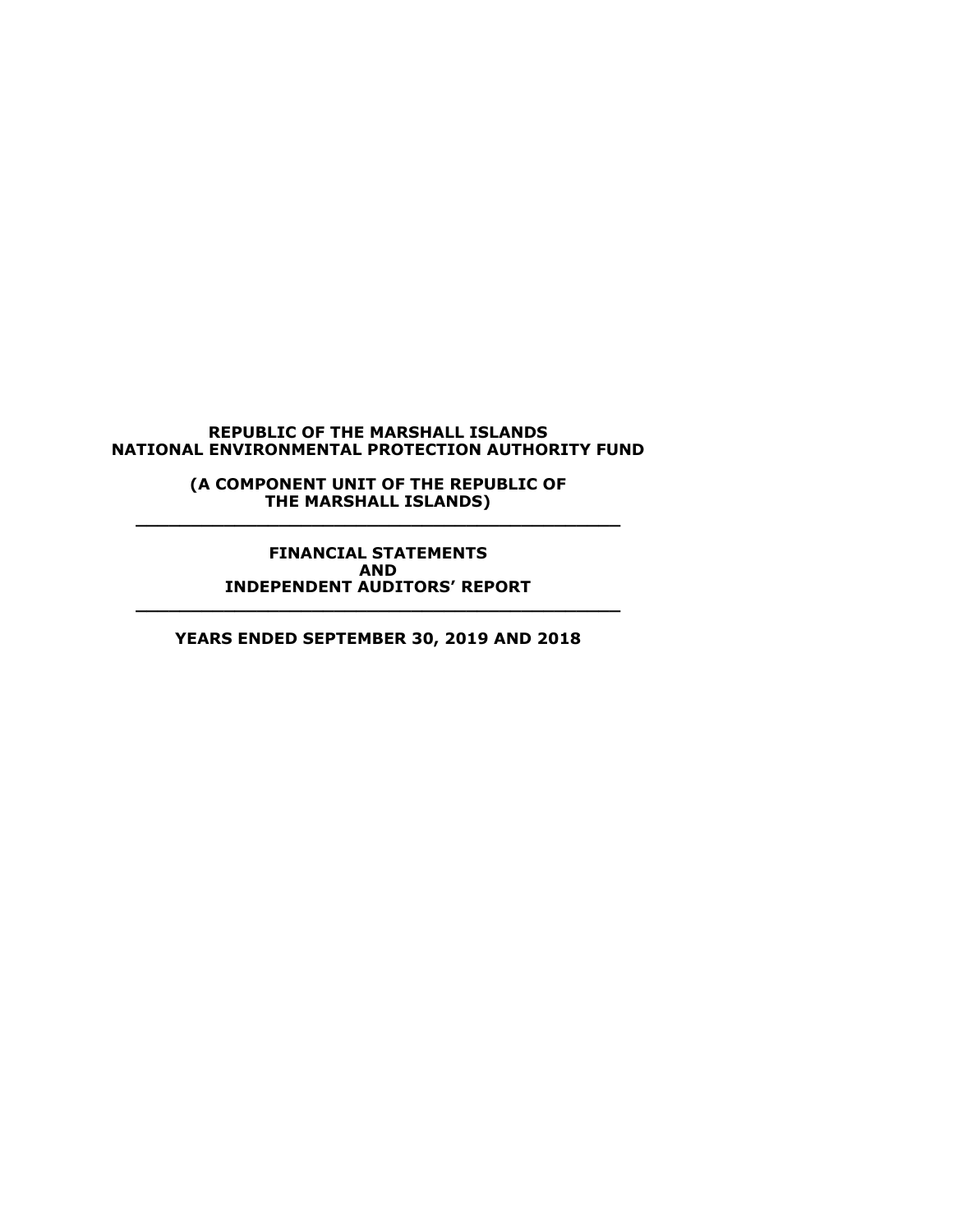Years Ended September 30, 2019 and 2018

Table of Contents

|     |                                                                                                                                                                                                                             | Page No. |
|-----|-----------------------------------------------------------------------------------------------------------------------------------------------------------------------------------------------------------------------------|----------|
| Ι.  | INDEPENDENT AUDITORS' REPORT                                                                                                                                                                                                | 1        |
| H.  | MANAGEMENT'S DISCUSSION AND ANALYSIS                                                                                                                                                                                        | 3        |
| HL. | FINANCIAL STATEMENTS:                                                                                                                                                                                                       |          |
|     | Statements of Net Position                                                                                                                                                                                                  | 7        |
|     | Statements of Revenues, Expenses and Changes in Net Position                                                                                                                                                                | 8        |
|     | Statements of Cash Flows                                                                                                                                                                                                    | 9        |
|     | Notes to Financial Statements                                                                                                                                                                                               | 10       |
| IV. | INDEPENDENT AUDITORS' REPORT ON COMPLIANCE WITH<br><b>LAWS AND REGULATIONS</b>                                                                                                                                              |          |
|     | Independent Auditors' Report on Internal Control Over Financial<br>Reporting and on Compliance and Other Matters Based on an<br>Audit of Financial Statements Performed in Accordance With<br>Government Auditing Standards | 17       |
|     | Unresolved Prior Year Findings                                                                                                                                                                                              | 19       |
|     |                                                                                                                                                                                                                             |          |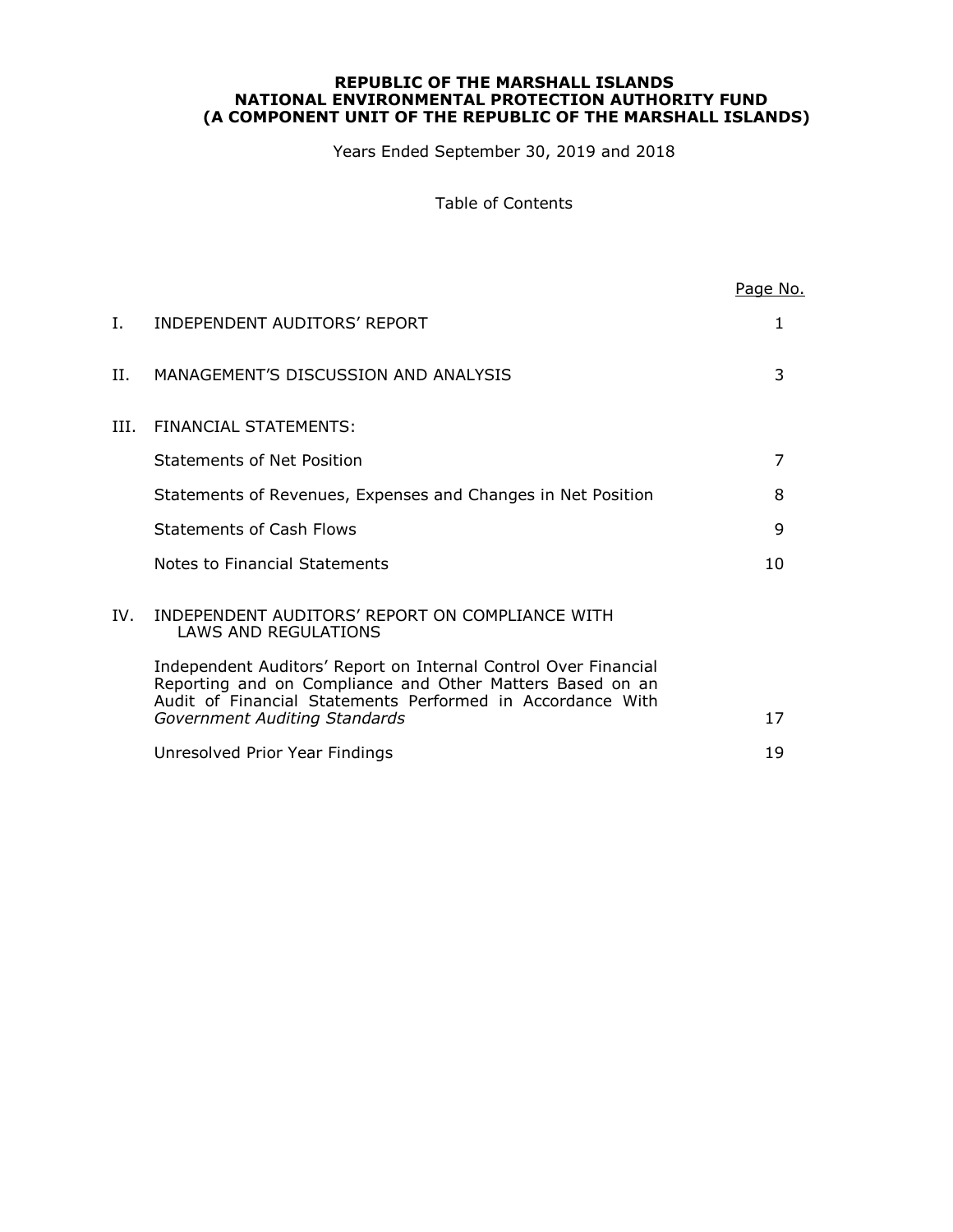# **Deloitte.**

Deloitte & Touche LLP 361 South Marine Corps Drive Tamuning, GU 96913 USA

Tel: +1 (671) 646-3884 Fax: +1 (671) 649-4265

www.deloitte.com

# **INDEPENDENT AUDITORS' REPORT**

Board of Directors Republic of the Marshall Islands National Environmental Protection Authority Fund:

# **Report on the Financial Statements**

We have audited the accompanying financial statements of the Republic of the Marshall Islands National Environmental Protection Authority Fund (EPA), a component unit of the Republic of the Marshall Islands, which comprise the statements of net position as of September 30, 2019 and 2018, and the related statements of revenues, expenses and changes in net position and of cash flows for the years then ended, and the related notes to the financial statements.

# *Management's Responsibility for the Financial Statements*

Management is responsible for the preparation and fair presentation of these financial statements in accordance with accounting principles generally accepted in the United States of America; this includes the design, implementation, and maintenance of internal control relevant to the preparation and fair presentation of financial statements that are free from material misstatement, whether due to fraud or error.

# *Auditors' Responsibility*

Our responsibility is to express an opinion on these financial statements based on our audits. We conducted our audits in accordance with auditing standards generally accepted in the United States of America and the standards applicable to financial audits contained in *Government Auditing Standards,* issued by the Comptroller General of the United States. Those standards require that we plan and perform the audit to obtain reasonable assurance about whether the financial statements are free from material misstatement.

An audit involves performing procedures to obtain audit evidence about the amounts and disclosures in the financial statements. The procedures selected depend on the auditor's judgment, including the assessment of the risks of material misstatement of the financial statements, whether due to fraud or error. In making those risk assessments, the auditor considers internal control relevant to the entity's preparation and fair presentation of the financial statements in order to design audit procedures that are appropriate in the circumstances, but not for the purpose of expressing an opinion on the effectiveness of the entity's internal control. Accordingly, we express no such opinion. An audit also includes evaluating the appropriateness of accounting policies used and the reasonableness of significant accounting estimates made by management, as well as evaluating the overall presentation of the financial statements.

We believe that the audit evidence we have obtained is sufficient and appropriate to provide a basis for our audit opinion.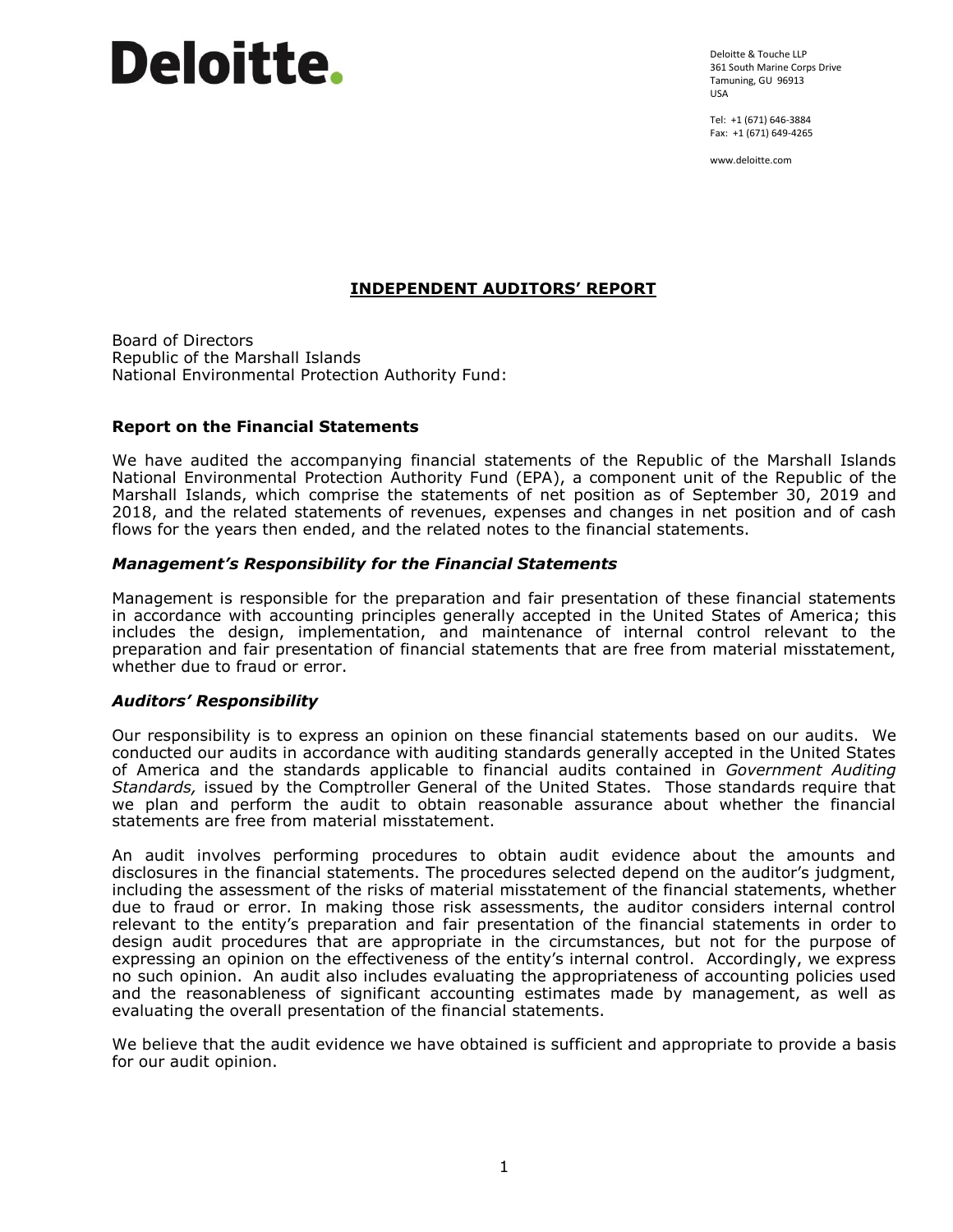# Deloitte.

# *Opinion*

In our opinion, the financial statements referred to above present fairly, in all material respects, the financial position of EPA as of September 30, 2019 and 2018, and the changes in its financial position and its cash flows for the years then ended in accordance with accounting principles generally accepted in the United States of America.

# *Emphasis of Matter*

# *COVID-19*

As discussed in Note 7 to the financial statements, EPA has determined that the COVID-19 pandemic may negatively impact its business, results of operations and net position. EPA is unable to reasonably estimate its ultimate financial impact. Our opinion is not modified with respect to this matter.

# *Other Matters*

# *Required Supplementary Information*

Accounting principles generally accepted in the United States of America require that the Management's Discussion and Analysis on pages 3 through 6 be presented to supplement the financial statements. Such information, although not a part of the financial statements, is required by the Governmental Accounting Standards Board who considers it to be an essential part of financial reporting for placing the financial statements in an appropriate operational, economic, or historical context. We have applied certain limited procedures to the required supplementary information in accordance with auditing standards generally accepted in the United States of America, which consisted of inquiries of management about the methods of preparing the information and comparing the information for consistency with management's responses to our inquiries, the financial statements, and other knowledge we obtained during our audit of the financial statements. We do not express an opinion or provide any assurance on the information because the limited procedures do not provide us with sufficient evidence to express an opinion or provide any assurance.

# **Other Reporting Required by** *Government Auditing Standards*

In accordance with *Government Auditing Standards*, we have also issued our report dated July 27, 2020, on our consideration of EPA's internal control over financial reporting and on our tests of its compliance with certain provisions of laws, regulations, contracts, and grant agreements and other matters. The purpose of that report is solely to describe the scope of our testing of internal control over financial reporting and compliance and the results of that testing, and not to provide an opinion on the effectiveness of EPA's internal control over financial reporting or on compliance. That report is an integral part of an audit performed in accordance with *Government Auditing Standards* in considering EPA's internal control over financial reporting and compliance.

loite Nachell

July 27, 2020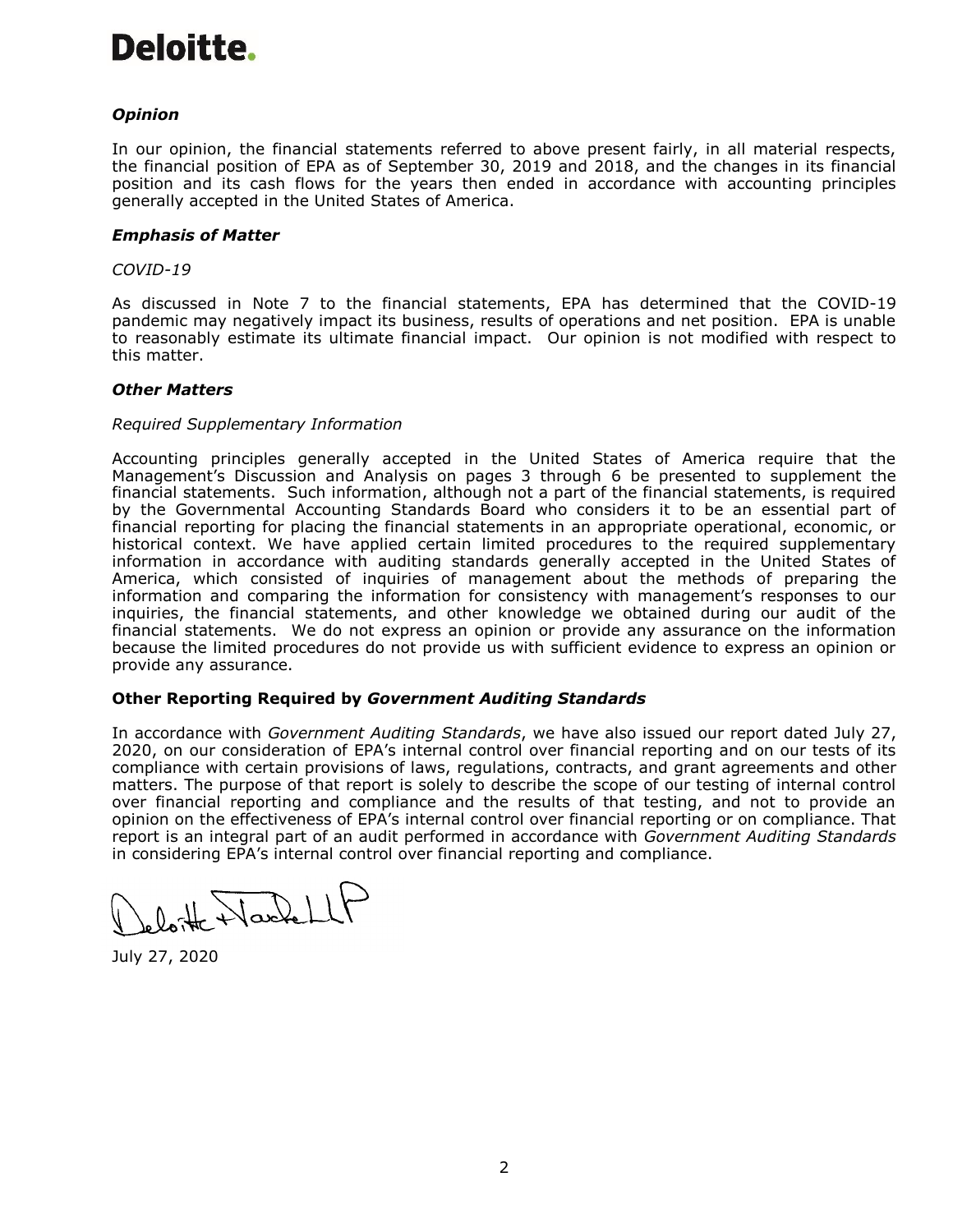#### Management's Discussion and Analysis Years Ended September 30, 2019 and 2018

This section of the Environmental Protection Authority annual financial report presents our discussion and analysis of EPA's financial performance during the fiscal year that ended on September 30, 2019. Please read it in conjunction with the financial statements, which follow this section.

# **EPA PURPOSE AND MANDATE**

EPA was first established in 1984 while the RMI was in its last years as a UN Trust Territory administered by the USA. The *Environmental Protection Act* and the activities encompassed by the EPA were largely set up at that time. A global shift in focus towards environmental issues, increased rate of development and issues such as waste management on small islands has left the EPA in a rapidly changing environment with a need to reassess its role and mandate. As a result of the foregoing, EPA is looked upon by the general public and government for the total management of the environment although our acts only give us the authority to protect and police and these acts in some cases are so general in nature that we do not have a clear authority to act to protect in some cases.

The purpose of EPA in the RMI is to study and monitor the human and natural impacts in the following major areas:

- Water Quality Monitoring and Laboratory
- Land, Coastal, and Conservation Management
- Waste and Pollution, and;
- Education and Awareness

The functions and duties of the EPA are mandated under the following Acts and Legislation:

- An Act to provide for the establishment of a National Environmental Protection Authority for the protection and management of the environment National Environment Protection Act 1984 [P.L. 1984-31][P.L. 1987-2].
- EPA is responsible for the administration, control, custody and management of the Coastal Zone, and for the implementation of the provisions of the *Coastal Conservation Act (1988)*, with respect to the obligations and mandates described above in the *Environment Protection Act (1984)*[P.L. 1988-13].
- *Public Health, Safety and Welfare Act, Chapter 1 Public Health and Sanitation*, EPA in the past conducted food inspections to improve safety of foods sold by grocery stores, restaurants and cooked food. EPA continues to do public awareness on the importance of having sanitary toilet facilities and septic systems; however budgetary constraints and limited human resources have limited EPAs ability to continue to take the lead on Food Safety in the RMI. This issue is currently being revisited with the Min. of Health, which has the mandate to undertake these functions.
- EPA is also mandated to administer and enforce the Ozone *Layer Protection Regulations (2004)* and the *Pesticides and Persistent Organic Pollutants (POPs) Regulations (2004)*.

# **ORGANIZATIONAL STRUCTURE**

EPA's executive function is headed by the General Manager who provides overall leadership in administering the affairs of the Authority. The General Manager facilitates cooperative efforts with other Ministries/Agencies and supplies the Board of Directors with policy advice and assistance with Cabinet-level concerns. The General Manager is assisted by a Deputy General Manager in directing the areas of Policy and Planning, in order to improve the delivery of services nationally and within communities.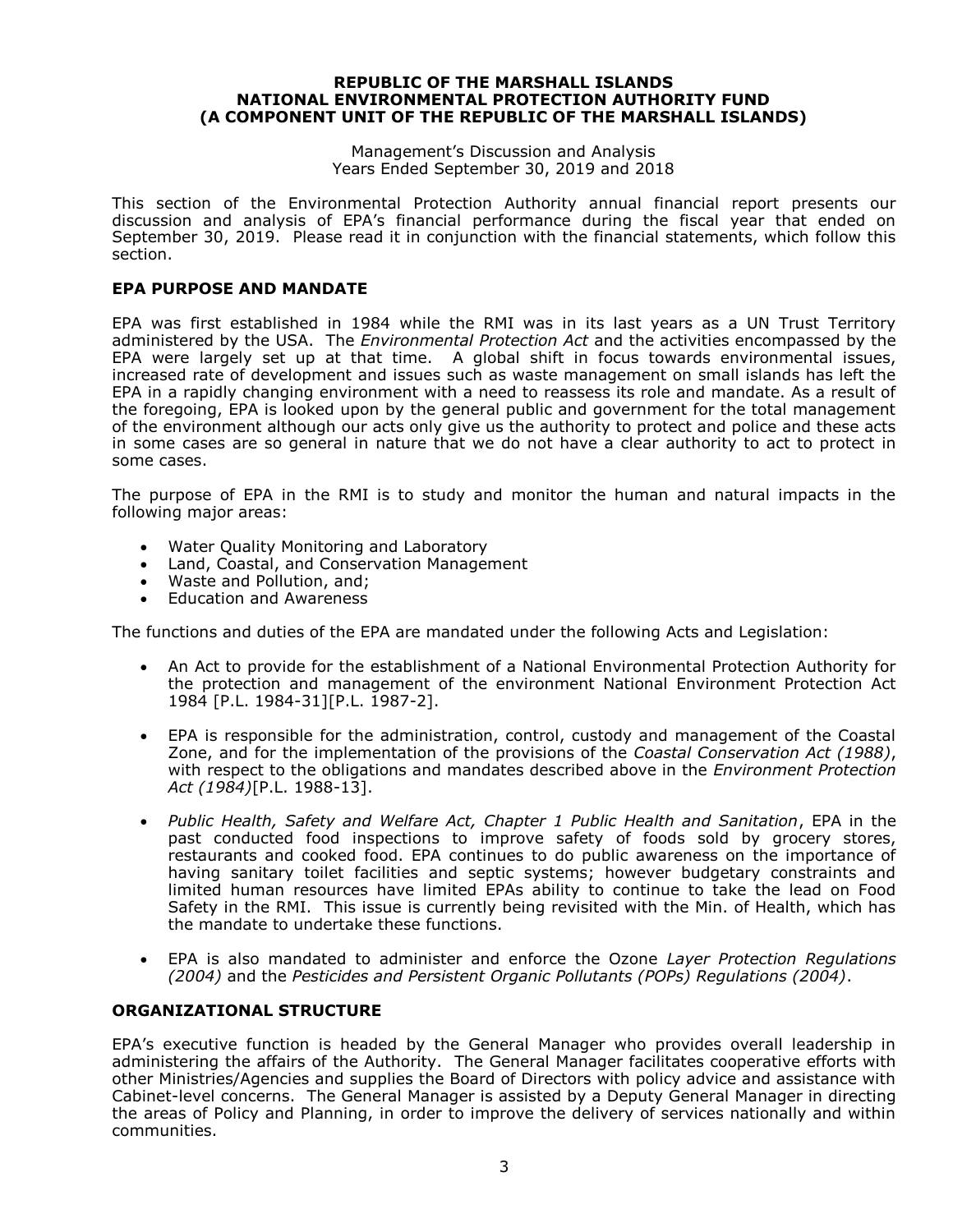#### Management's Discussion and Analysis Years Ended September 30, 2019 and 2018

EPA strives to be innovative in strengthening its capacity to provide more effective leadership. Systems effective management principles is observed in executing EPA's mandate to provide quality services to the people of the Marshall Islands. This approach is based on the principles of efficiency, effectiveness, transparency and accountability of EPA's expenditures and performance through EPA's Strategic Action Plan.

In line with the guiding principles of accountability, transparency and efficiency, EPA's procurement systems are in place ensuring compliance with the national procurement procedures. EPA has created a position for a Procurement Officer to ensure the better management of assets acquired for EPA. The division heads are accountable for annual expenditure reports to be included in the EPA Annual Report.

# **FINANCIAL HIGHLIGHTS**

EPA's net position decreased in 2019 by \$150,585 from \$704,868 in 2018 to \$554,283 in 2019 due to operating expenses exceeding operating revenues. Operating expenses increased by \$201,048 compared to 2018 while operating revenues increased by \$218,170 compared to 2018. The net position decrease of \$150,585 in 2019 is lower than the net position decrease of \$170,707 in 2018.

# **FINANCIAL ANALYSIS OF EPA**

The Statement of Net Position and the Statement of Revenues, Expenses and Changes in Net Position provide an indication of EPA's financial condition. EPA's net position reflect the difference between assets and liabilities. An increase in net position over time typically indicates an improvement in EPA's financial condition. A summary of EPA's Statements of Net Position at September 30, 2019, 2018 and 2017 is presented below:

# **Summary Statements of Net Position**

|                                                       | 2019                     | 2018                     | \$<br>Change<br>2019-2018    | $\frac{0}{0}$<br>Change<br>2019-2018 | 2017                    |
|-------------------------------------------------------|--------------------------|--------------------------|------------------------------|--------------------------------------|-------------------------|
| Assets:<br>Current and other assets<br>Capital assets | \$<br>485,479<br>124,181 | \$<br>703,825<br>126,619 | \$<br>(218, 346)<br>(2, 438) | $(31.0)\%$<br>(1.9)%                 | \$<br>924,133<br>60,548 |
| Total assets                                          | 609,660                  | 830,444                  | (220,784)                    | $(26.6)\%$                           | 984,681                 |
| Liabilities:<br>Current and other liabilities         | 55,377                   | 125,576                  | (70, 199)                    | (55.9)%                              | 109,106                 |
| Net position:<br>Net investment in capital            |                          |                          |                              |                                      |                         |
| assets<br>Restricted                                  | 124,181<br>123,523       | 126,619<br>119,124       | (2, 438)<br>4,399            | (1.9)%<br>3.7%                       | 60,548<br>266,620       |
| Unrestricted<br>Total net position                    | 306,579<br>554,283       | 459,125<br>704,868       | (152, 546)<br>(150, 585)     | $(33.2)\%$<br>$(21.4)\%$             | 548,407<br>875,575      |
|                                                       |                          |                          |                              |                                      |                         |

As of September 30

As indicated above, the total net position decreased by \$150,585 from \$704,868 in 2018 to \$554,283 in 2019. This is the result of a decrease in total assets of \$220,784 from \$830,444 in 2018 to \$609,660 in 2019 offset by a decrease in total liabilities of \$70,199 from \$125,576 in 2018 to \$55,377 in 2019. The decrease in total assets was primarily due to a decrease in cash balances of \$163,564 from \$627,954 in 2018 to \$464,390 in 2019 and a decrease in receivables of \$54,782 from \$75,871 in 2018 to \$21,089 in 2019. The decrease in total liabilities was primarily due to a decrease in unearned revenue balances of \$64,284 from \$94,371 in 2018 to \$30,087 in 2019.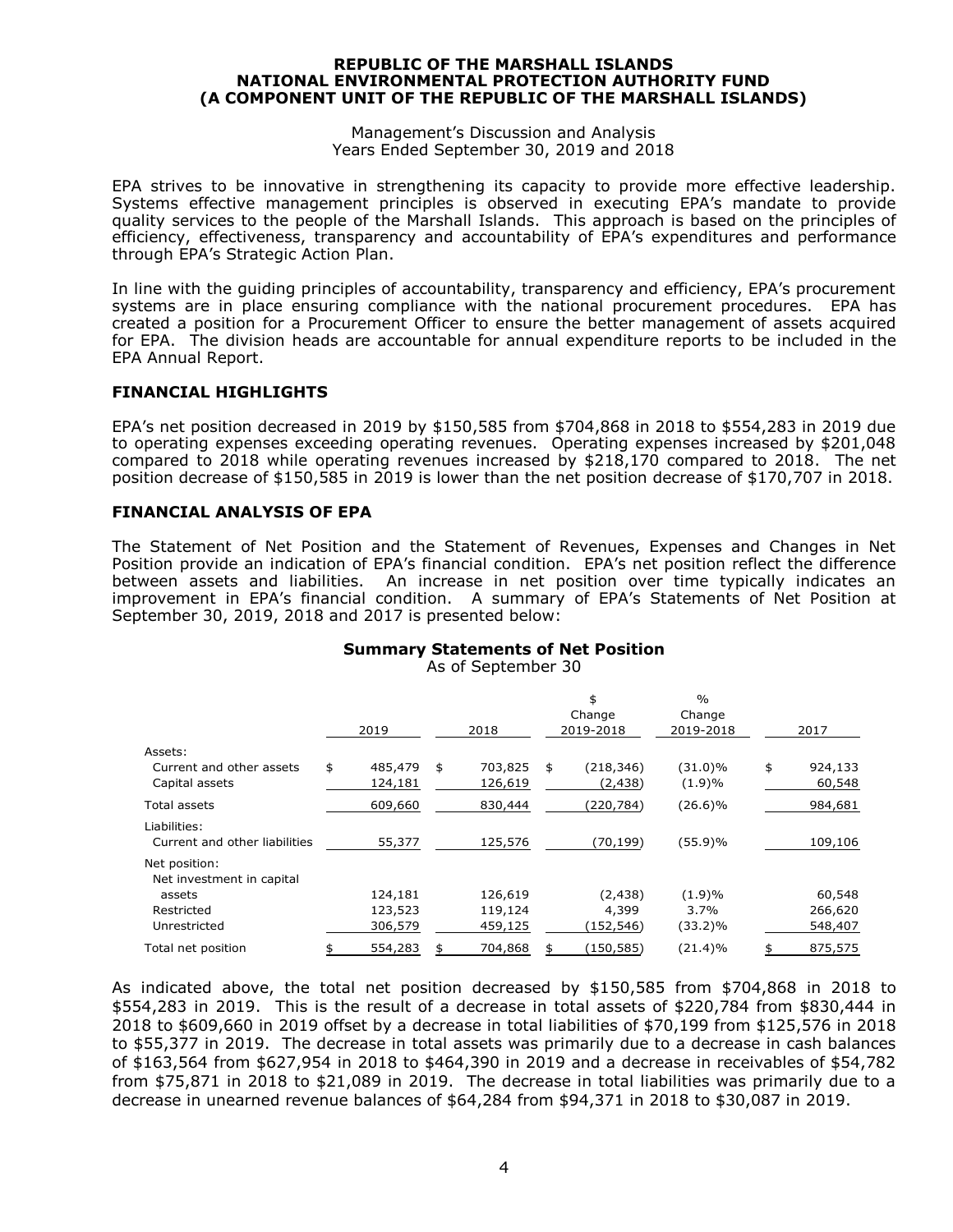Management's Discussion and Analysis Years Ended September 30, 2019 and 2018

A Summary of EPA's Statements of Revenues, Expenses and Changes in Net Position for the years ended September 30, 2019, 2018 and 2017 is presented below:

#### **Summary Statements of Revenues, Expenses and Changes in Net Position** Years Ended September 30

|                        | 2019             | 2018             | \$<br>Change<br>2019-2018 | $\frac{0}{0}$<br>Change<br>2019-2018 | 2017            |
|------------------------|------------------|------------------|---------------------------|--------------------------------------|-----------------|
| Operating:             |                  |                  |                           |                                      |                 |
| Operating revenues     | \$<br>734,139    | \$<br>515,969    | \$<br>218,170             | 42.3%                                | \$<br>1,188,805 |
| Operating expenses     | 887,724          | 686,676          | 201,048                   | 29.3%                                | 585,153         |
| Operating loss         | (153, 585)       | (170, 707)       | 17,122                    | $(10.0)\%$                           | 603,652         |
| Nonoperating:          |                  |                  |                           |                                      |                 |
| Nonoperating revenues  | 3,000            |                  | 3,000                     |                                      |                 |
| Nonoperating expenses  |                  |                  |                           |                                      | 17,215          |
|                        | 3,000            |                  | 3,000                     |                                      | (17, 215)       |
|                        | (150, 585)       | (170, 707)       | 20,122                    | $(11.8)\%$                           | 586,437         |
| Capital contributions  |                  |                  |                           |                                      | 39,680          |
| Change in net position | \$<br>(150, 585) | \$<br>(170, 707) | \$<br>20,122              | $(11.8)\%$                           | \$<br>626,117   |

The Statement of Revenues, Expenses and Changes in Net Position identifies the various revenue and expense items that impact the change in net position. As indicated above, EPA's total operating revenues increased by \$218,170 from \$515,969 in 2018 to \$734,139 in 2019. At the same time, total operating expenses increased by \$201,048 from \$686,676 in 2018 to \$887,724 in 2019. The increase in operating revenues is primarily due to the increase in Nitijela appropriations of \$94,702 from \$273,951 in 2018 to \$368,653 in 2019 and grants and contributions of \$154,299 from \$67,482 in 2018 to \$221,781 in 2019. The increase in operating expenses is primarily due to the increase in salaries and wages of \$106,646 from \$386,933 in 2018 to \$493,579 in 2019 and travel of \$53,489 from \$46,869 in 2018 to \$100,358 in 2019.

Below is the summary of the major components of operating revenues in 2019 compared to 2018 and 2017:

# **Summary of Revenues by Component**

Years Ended September 30

|                          | 2019          | 2018          | \$<br>Change<br>2019-2018 | $\frac{0}{0}$<br>Change<br>2019-2018 | 2017          |
|--------------------------|---------------|---------------|---------------------------|--------------------------------------|---------------|
| Revenues:                |               |               |                           |                                      |               |
| Nitijela appropriations  | \$<br>368,653 | \$<br>273,951 | \$<br>94,702              | 34.6%                                | \$<br>318,625 |
| Grants and contributions | 221,781       | 67,482        | 154,299                   | 228.7%                               | 254,827       |
| Fees and charges         | 142,097       | 165,547       | (23, 450)                 | $(14.2)\%$                           | 149,526       |
| Fines                    | 13,850        | 50,532        | (36,682)                  | $(72.6)\%$                           | 461,429       |
| Others                   |               | 7,802         | (7,802)                   | (100.0)%                             | 4,398         |
|                          | 746,381       | 565,314       | 181,067                   | 32.0%                                | 1,188,805     |
| Uncollectible accounts   | (12,242)      | (49,345)      | 37,103                    | $(75.2)\%$                           |               |
| Net revenues             | 734,139       | 515,969       | 218,170                   | 42.3%                                | 1,188,805     |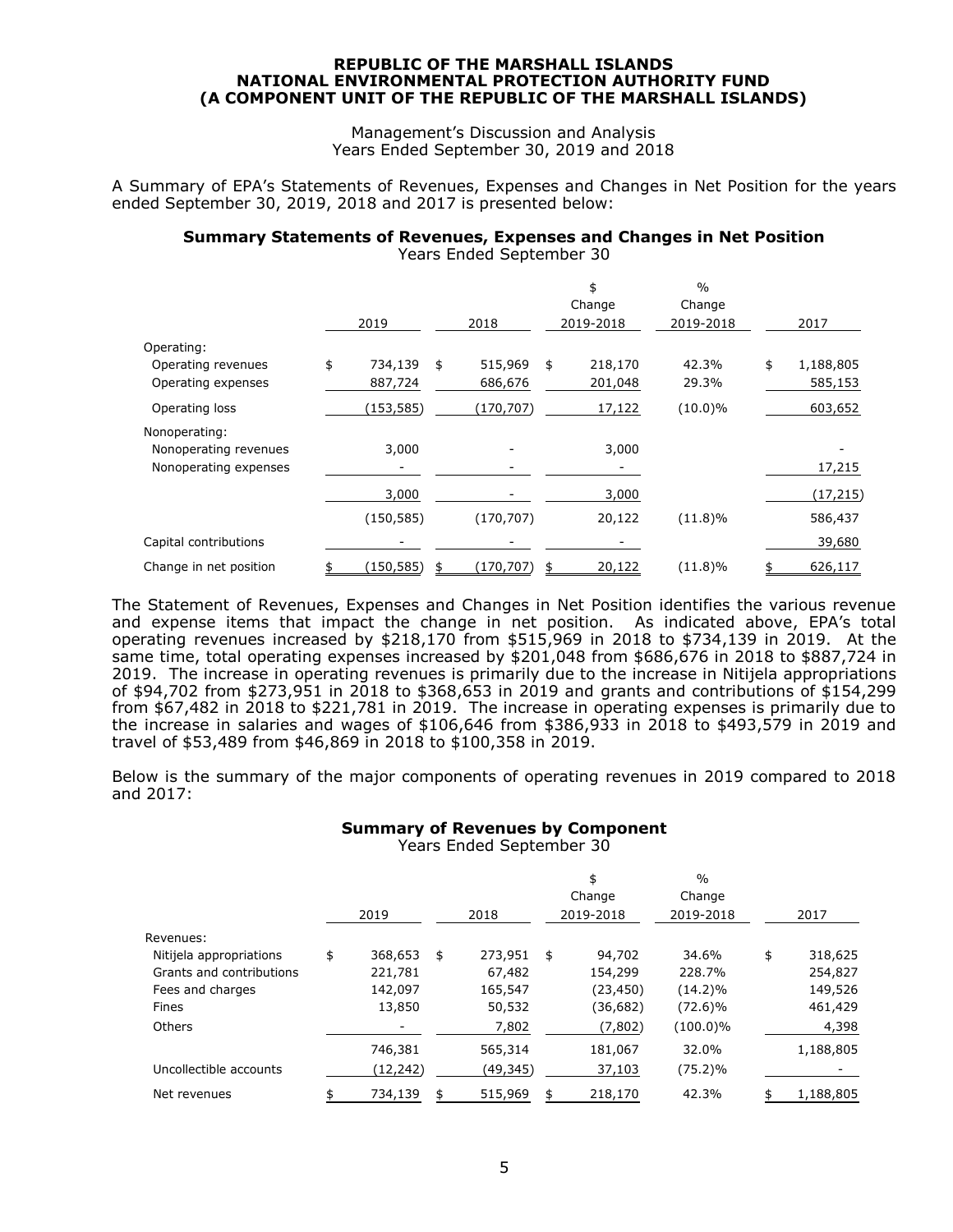Management's Discussion and Analysis Years Ended September 30, 2019 and 2018

Below is a summary of the major components of operating expenses in 2019 compared to 2018 and 2017:

| i cai s Liiucu beptember bu     |         |    |         |    |              |                |    |         |
|---------------------------------|---------|----|---------|----|--------------|----------------|----|---------|
|                                 |         |    |         |    | \$<br>Change | $\%$<br>Change |    |         |
|                                 | 2019    |    | 2018    |    | 2019-2018    | 2019-2018      |    | 2017    |
| Expenses:                       |         |    |         |    |              |                |    |         |
| Salaries, wages and benefits \$ | 493,579 | \$ | 386,933 | \$ | 106,646      | 27.6%          | \$ | 389,291 |
| Travel                          | 100,358 |    | 46,869  |    | 53,489       | 114.1%         |    | 38,682  |
| Contractual services            | 64,901  |    | 76,400  |    | (11, 499)    | $(15.1)\%$     |    | 51,130  |
| Depreciation                    | 48,905  |    | 30,616  |    | 18,289       | 59.7%          |    | 11,101  |
| Supplies and materials          | 42,173  |    | 31,882  |    | 10,291       | 32.3%          |    | 16,582  |
| <b>Subsidies</b>                | 25,000  |    |         |    | 25,000       |                |    |         |
| Rentals                         | 7,815   |    | 26,420  |    | (18,605)     | $(70.4)\%$     |    | 10,824  |
| Repairs and maintenance         | 12,661  |    | 16,405  |    | (3,744)      | (22.8)%        |    | 5,693   |
| <b>Others</b>                   | 92,332  |    | 71,151  |    | 21,181       | 29.8%          |    | 61,850  |
|                                 | 887,724 |    | 686,676 |    | 201,048      | 29.3%          |    | 585,153 |

**Summary of Expenses by Component** Years Ended September 30

Management's Discussion and Analysis for the year ended September 30, 2018 is set forth in the report on the audit of EPA's financial statements dated June 24, 2019. That Discussion and Analysis explains the major factors impacting the 2018 financial statements.

# **CAPITAL ASSETS**

Net capital assets decreased by \$2,438 from \$126,619 in 2018 to \$124,181 in 2019 as a result of current year acquisitions of vehicles and office furniture and equipment of \$46,467 less current year depreciation expense of \$48,905. A summary of EPA's capital assets is presented below:

|                                      |         | 2019                  |        | 2018                 |        | \$<br>Change<br>2019-2018 | $\frac{0}{0}$<br>Change<br>2019-2018 | 2017                  |
|--------------------------------------|---------|-----------------------|--------|----------------------|--------|---------------------------|--------------------------------------|-----------------------|
| Motor vehicles                       | \$      | 90,445                | \$     | 95,844               | \$     | (5,399)                   | (5.6)%                               | \$<br>78,849          |
| Office furniture & equipment<br>Boat | 186,710 | 158,743               | 27,967 | 17.6%<br>0.0%        | 79,051 |                           |                                      |                       |
|                                      |         | 63,744                |        | 63,744               |        |                           |                                      | 63,744                |
| Accumulated depreciation             |         | 340,899<br>(216, 718) |        | 318,331<br>(191,712) |        | 22,568<br>(25,006)        | 7.1%<br>13.0%                        | 221,644<br>(161, 096) |
|                                      |         | 124,181               |        | 126,619              |        | (2, 438)                  | (1.9)%                               | 60,548                |

Additional information on EPA's capital assets is disclosed within note 3 to the accompanying financial statements.

The Marshall Islands is currently not being directly impacted by the current COVID-19 pandemic being experienced elsewhere worldwide. No cases of COVID-19 have yet to be experienced in the Marshall Islands and, as such, EPA have been able to continue operations as usual subject to the continued support from RepMar. In the event that the pandemic reaches the Marshall Islands, we expect EPA to feel the impact of such through either delayed issuance or temporary non-issuance of permits and continued reliance on RepMar for operational subsidies.

# **ADDITIONAL FINANCIAL INFORMATION**

This discussion and analysis is designed to provide EPA's counterparts with an overview of EPA's financial operations and financial condition. Should the reader have questions regarding the information included in this report or wish to request for additional information, please contact the National Environmental Protection Authority, General Manager, at P.O Box 1322, Majuro, MH 96960.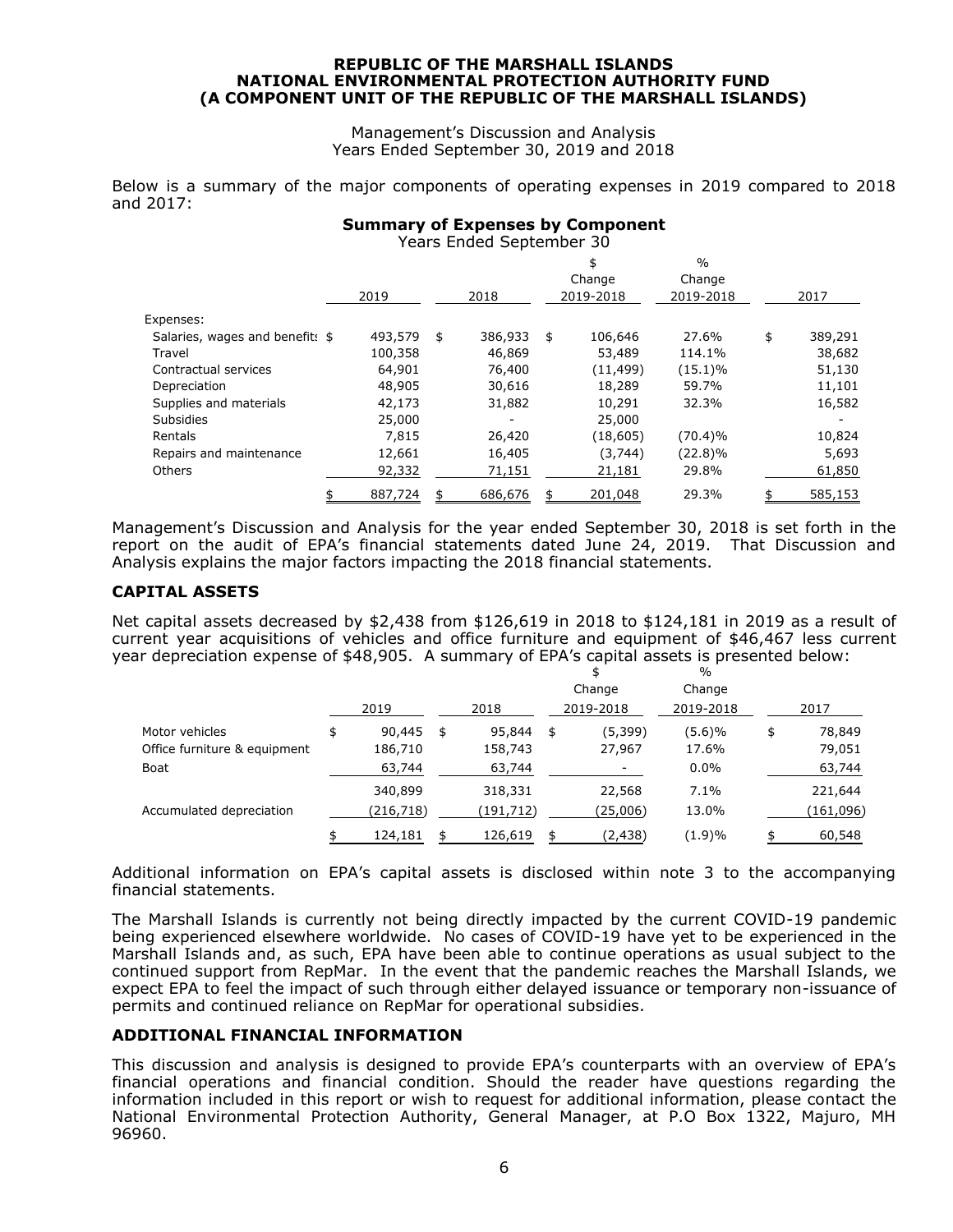#### **NATIONAL ENVIRONMENTAL PROTECTION AUTHORITY FUND REPUBLIC OF THE MARSHALL ISLANDS (A COMPONENT UNIT OF THE REPUBLIC OF THE MARSHALL ISLANDS)**

Statements of Net Position September 30, 2019 and 2018

|                                                                                                       | 2019                                                      | 2018                                                      |
|-------------------------------------------------------------------------------------------------------|-----------------------------------------------------------|-----------------------------------------------------------|
| <b>ASSETS</b>                                                                                         |                                                           |                                                           |
| Current assets:<br>Cash<br>Receivables:<br>Trade<br>Grant<br>Other                                    | \$<br>464,390<br>89,500<br>32,557<br>23,805               | \$<br>627,954<br>130,085<br>39,582<br>18,735              |
| Less allowance for doubtful accounts                                                                  | 145,862<br>(124, 773)                                     | 188,402<br>(112, 531)                                     |
| Total receivables, net                                                                                | 21,089                                                    | 75,871                                                    |
| Total current assets                                                                                  | 485,479                                                   | 703,825                                                   |
| Capital assets, net                                                                                   | 124,181                                                   | 126,619                                                   |
|                                                                                                       | 609,660<br>\$                                             | 830,444<br>\$                                             |
| LIABILITIES AND NET POSITION                                                                          |                                                           |                                                           |
| Liabilities:<br>Accounts payable<br>Unearned revenue<br>Other liabilities and accruals                | \$<br>7,558<br>30,087<br>17,732                           | \$<br>15,472<br>94,371<br>15,733                          |
| <b>Total liabilities</b>                                                                              | 55,377                                                    | 125,576                                                   |
| Contingency                                                                                           |                                                           |                                                           |
| Net position:<br>Net investment in capital assets<br>Restricted<br>Unrestricted<br>Total net position | 124,181<br>123,523<br>306,579<br>554,283<br>609,660<br>\$ | 126,619<br>119,124<br>459,125<br>704,868<br>830,444<br>\$ |
|                                                                                                       |                                                           |                                                           |

See accompanying notes to financial statements.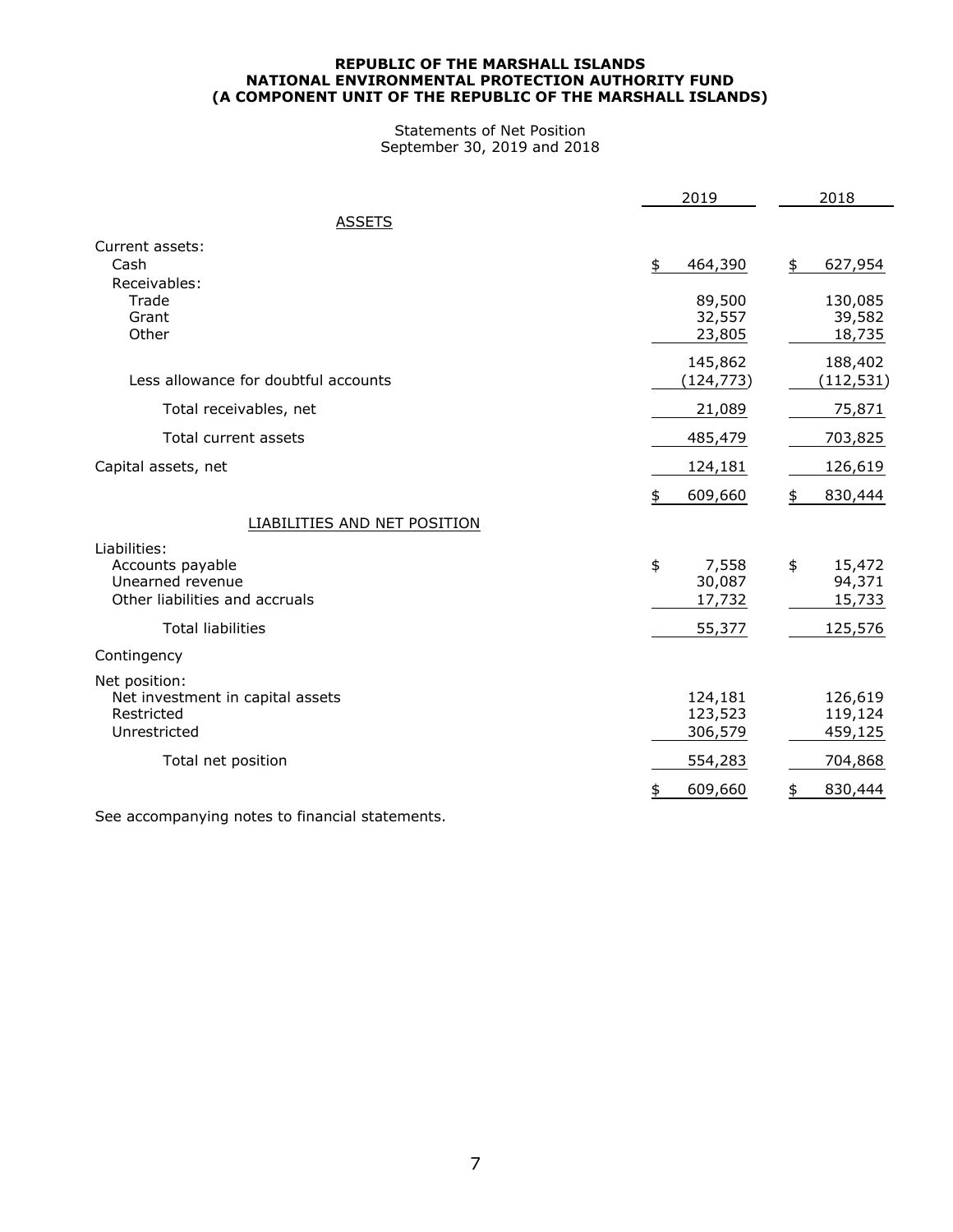# **NATIONAL ENVIRONMENTAL PROTECTION AUTHORITY FUND REPUBLIC OF THE MARSHALL ISLANDS (A COMPONENT UNIT OF THE REPUBLIC OF THE MARSHALL ISLANDS)**

Statements of Revenues, Expenses, and Changes in Net Position Years Ended September 30, 2019 and 2018

|                                                                                                                                                                                                                                                                                                                                                          | 2019                                                                                                                                                                      | 2018                                                                                                                                                            |
|----------------------------------------------------------------------------------------------------------------------------------------------------------------------------------------------------------------------------------------------------------------------------------------------------------------------------------------------------------|---------------------------------------------------------------------------------------------------------------------------------------------------------------------------|-----------------------------------------------------------------------------------------------------------------------------------------------------------------|
| Operating revenues:<br>Nitijela appropriation<br>Grants and contributions<br>Fees and charges<br>Fines<br>Other                                                                                                                                                                                                                                          | \$<br>368,653<br>221,781<br>142,097<br>13,850                                                                                                                             | \$<br>273,951<br>67,482<br>165,547<br>50,532<br>7,802                                                                                                           |
| Total operating revenues                                                                                                                                                                                                                                                                                                                                 | 746,381                                                                                                                                                                   | 565,314                                                                                                                                                         |
| Provision for bad debts                                                                                                                                                                                                                                                                                                                                  | (12, 242)                                                                                                                                                                 | (49, 345)                                                                                                                                                       |
| Net operating revenues                                                                                                                                                                                                                                                                                                                                   | 734,139                                                                                                                                                                   | 515,969                                                                                                                                                         |
| Operating expenses:<br>Salaries, wages and employee benefits<br>Travel<br>Contractual services<br>Depreciation<br>Supplies and materials<br>Subsidies<br>Insurance<br>Fuel<br>Communications<br>Repairs and maintenance<br>Rentals<br>Food stuffs<br>Printing and reproduction<br>Freight<br>Training<br>Sitting fees<br>Advertisements<br>Miscellaneous | 493,579<br>100,358<br>64,901<br>48,905<br>42,173<br>25,000<br>21,495<br>19,641<br>13,907<br>12,661<br>7,815<br>7,049<br>6,054<br>3,487<br>2,900<br>2,800<br>373<br>14,626 | 386,933<br>46,869<br>76,400<br>30,616<br>31,882<br>3,358<br>13,903<br>15,527<br>16,405<br>26,420<br>7,821<br>1,495<br>4,656<br>6,343<br>2,875<br>7,460<br>7,713 |
| Total operating expenses                                                                                                                                                                                                                                                                                                                                 | 887,724                                                                                                                                                                   | 686,676                                                                                                                                                         |
| Operating loss                                                                                                                                                                                                                                                                                                                                           | (153, 585)                                                                                                                                                                | (170, 707)                                                                                                                                                      |
| Nonoperating revenues:<br>Gain from capital asset disposal<br>Change in net position                                                                                                                                                                                                                                                                     | 3,000<br>(150, 585)                                                                                                                                                       | (170, 707)                                                                                                                                                      |
| Net position at beginning of year                                                                                                                                                                                                                                                                                                                        | 704,868                                                                                                                                                                   | 875,575                                                                                                                                                         |
| Net position at end of year                                                                                                                                                                                                                                                                                                                              | \$<br>554,283                                                                                                                                                             | \$<br>704,868                                                                                                                                                   |

See accompanying notes to financial statements.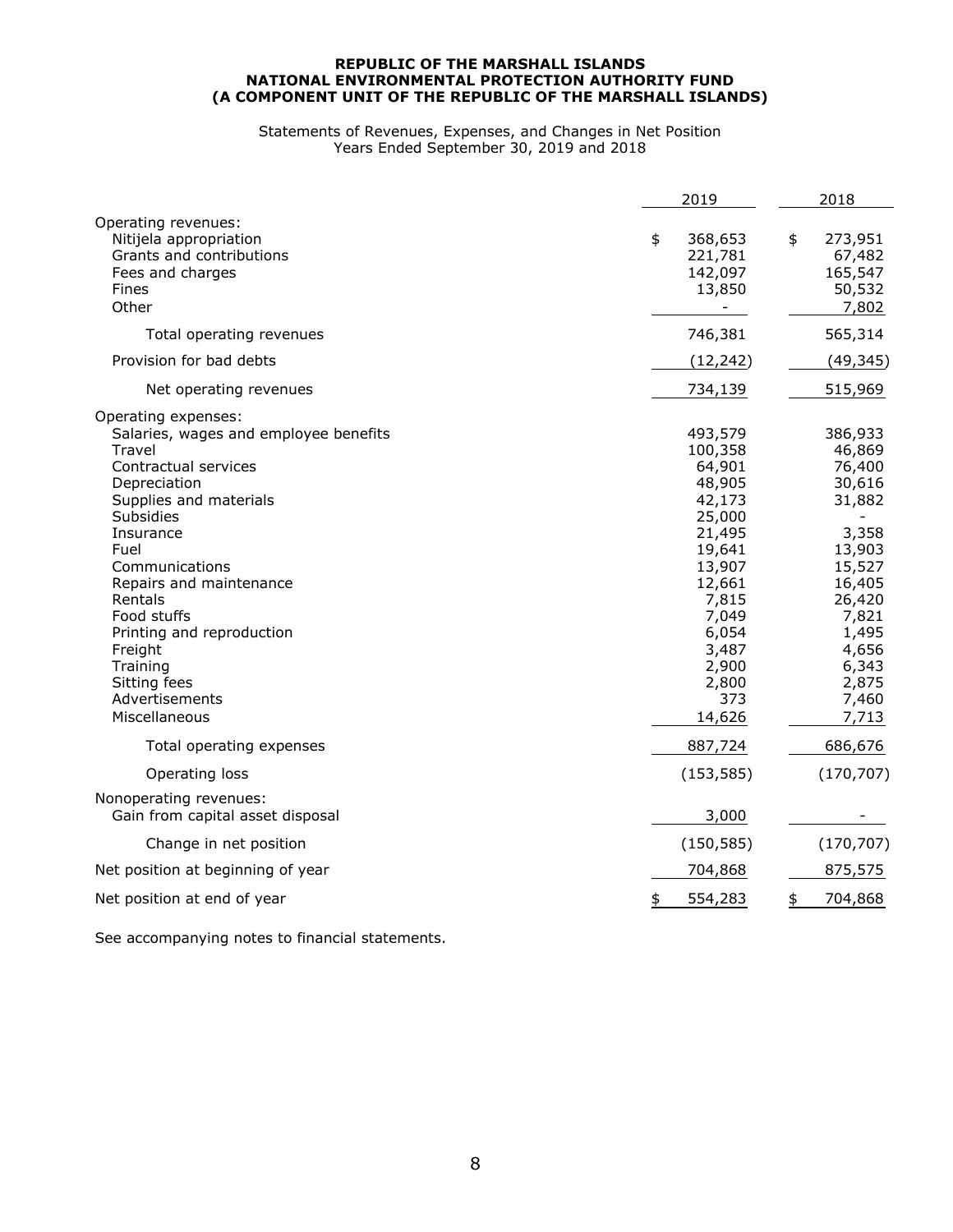#### **NATIONAL ENVIRONMENTAL PROTECTION AUTHORITY FUND REPUBLIC OF THE MARSHALL ISLANDS (A COMPONENT UNIT OF THE REPUBLIC OF THE MARSHALL ISLANDS)**

#### Statements of Cash Flows Years Ended September 30, 2019 and 2018

|                                                                                                                                                                                                    | 2019                                                | 2018                                               |
|----------------------------------------------------------------------------------------------------------------------------------------------------------------------------------------------------|-----------------------------------------------------|----------------------------------------------------|
| Cash flows from operating activities:<br>Cash received from customers<br>Operating grants received<br>Cash payments to suppliers for goods and services<br>Cash payments to employees for services | 191,462<br>\$<br>164,522<br>(353, 154)<br>(122,927) | \$<br>162,976<br>48,474<br>(267, 188)<br>(97, 510) |
| Net cash used for operating activities                                                                                                                                                             | (120, 097)                                          | (153, 248)                                         |
| Cash flows from capital and related financing activities:<br>Proceeds from capital asset disposal<br>Acquisition of capital assets                                                                 | 3,000<br>(46, 467)                                  | (96, 687)                                          |
| Net cash used in capital and related financing activities                                                                                                                                          | (43, 467)                                           | (96, 687)                                          |
| Net change in cash                                                                                                                                                                                 | (163, 564)                                          | (249, 935)                                         |
| Cash at beginning of year                                                                                                                                                                          | 627,954                                             | 877,889                                            |
| Cash at end of year                                                                                                                                                                                | 464,390<br>\$                                       | \$<br>627,954                                      |
| Reconciliation of operating loss to net cash used for operating activities:<br>Operating loss<br>Adjustments to reconcile operating loss to net cash used for operating<br>activities:             | (153, 585)<br>\$                                    | (170, 707)<br>\$                                   |
| Depreciation<br>Bad debts expense<br>(Increase) decrease in assets:<br>Receivables:                                                                                                                | 48,905<br>12,242                                    | 30,616<br>49,345                                   |
| Trade<br>Grants<br>Other<br>Increase (decrease) in liabilities:                                                                                                                                    | 40,585<br>7,025<br>(5,070)                          | (62, 961)<br>(18,067)<br>2,056                     |
| Accounts payable<br>Unearned revenue<br>Other liabilities and accruals                                                                                                                             | (7, 914)<br>(64, 284)<br>1,999                      | 15,472<br>(941)<br>1,939                           |
| Net cash used for operating activities                                                                                                                                                             | (120, 097)                                          | (153, 248)<br>\$                                   |

Noncash investing, capital and financing activities:

During the years ended September 30, 2019 and 2018, EPA recorded on-behalf payments of \$368,653 and \$273,951, respectively, made by RepMar relating to salaries, wages, benefits of employees and other operating expenses.

See accompanying notes to financial statements.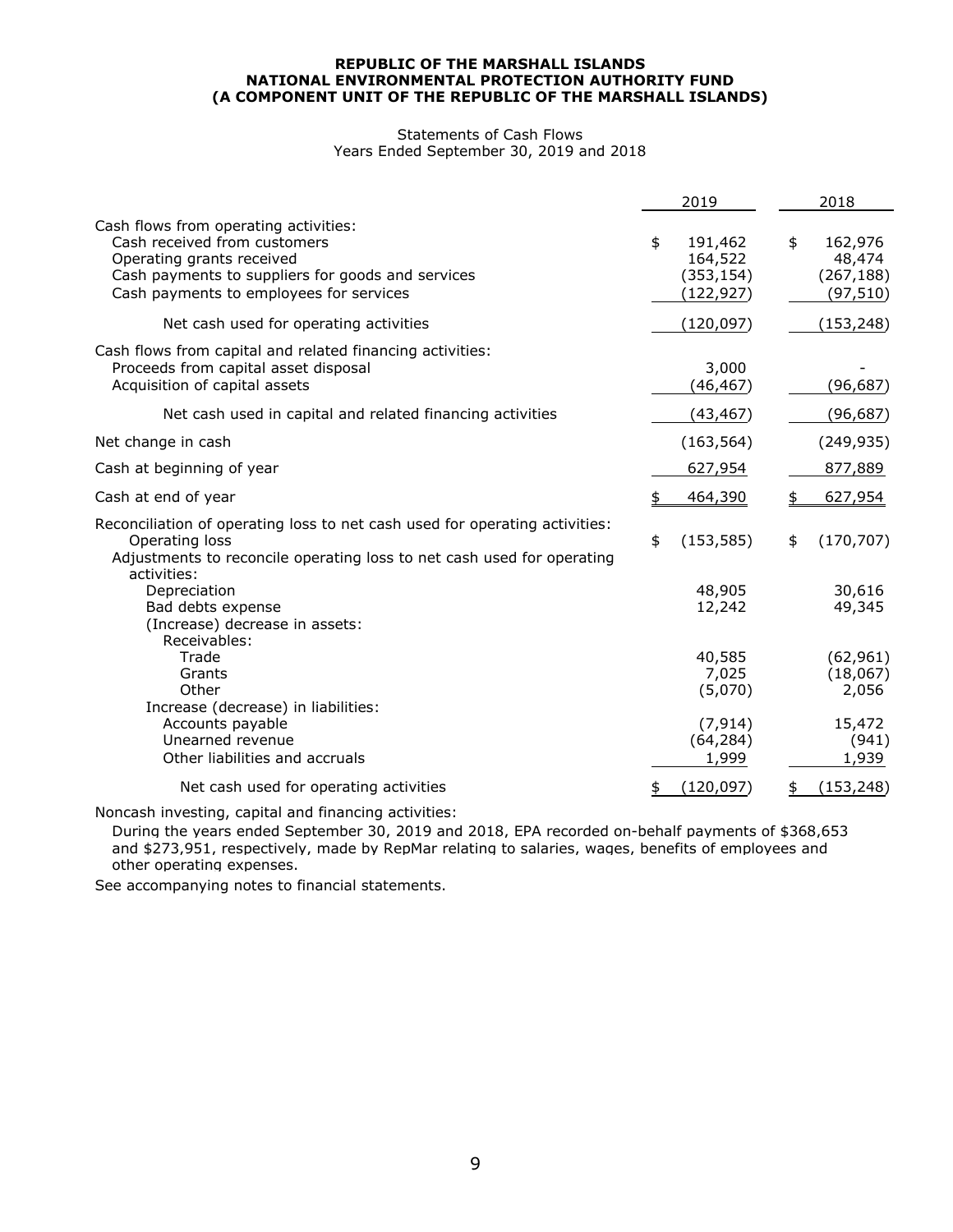Notes to Financial Statements September 30, 2019 and 2018

# (1) Organization

National Environmental Protection Authority (EPA) Fund, a component unit of the Republic of Marshall Islands (RepMar), was created by the National Environmental Protection Authority Act of 1984 (Public Law No, 1984-31, the Act). EPA began operations as a statutory corporation on December 19, 1984, in accordance with the Act. The objectives of EPA are to preserve and improve the quality of the environment of the Marshall Islands.

The operations of EPA were accounted for as a separate fund within RepMar's Ministry of Finance. In April 1997, EPA established a separate bank account outside of RepMar's Treasury for the purpose of receiving and disbursing funds in accordance with Public Law No. 1984-31. Accordingly, the accompanying financial statements relate solely to those accounting records maintained by EPA and do not incorporate and accounts related to EPA's operations that may be accounted for by RepMar's Treasury or any of RepMar's other branches, departmental units or component units.

EPA is governed by a Chairman and four other members, all of whom are appointed by the President of RepMar.

EPA's financial statements are incorporated into the financial statements of RepMar as a component unit.

#### (2) Summary of Significant Accounting Policies

The accounting policies of EPA conform to accounting principles generally accepted in the United States of America (GAAP), as applicable to governmental entities, specifically proprietary funds.

GASB Statement No. 34, *Basic Financial Statements - and Management's Discussion and Analysis - for State and Local Governments*, as amended by GASB Statement No. 37, *Basic Financial Statements - and Management's Discussion and Analysis - for State and Local Governments: Omnibus*, GASB Statement No. 38, *Certain Financial Statement Note Disclosures*, and GASB Statement No. 61, *The Financial Reporting Entity: Omnibus - an amendment of GASB Statements No. 14 and 34,* establish financial reporting standards for governmental entities, which require that management's discussion and analysis of the financial activities be included with the basic financial statements and notes and modifies certain other financial statement disclosure requirements.

To conform to these requirements, equity is presented in the following net position categories:

- Net investment in capital assets: capital assets, net of accumulated depreciation and related debt, plus construction or improvement of those assets.
- Restricted: Nonexpendable net position subject to externally imposed stipulations that require EPA to maintain such permanently. As of September 30, 2019 and 2018, EPA does not have nonexpendable restricted net position.
- Restricted: Expendable net position whose use by EPA is subject to externally imposed stipulations that can be fulfilled by actions of EPA pursuant to those stipulations or that expire with the passage of time.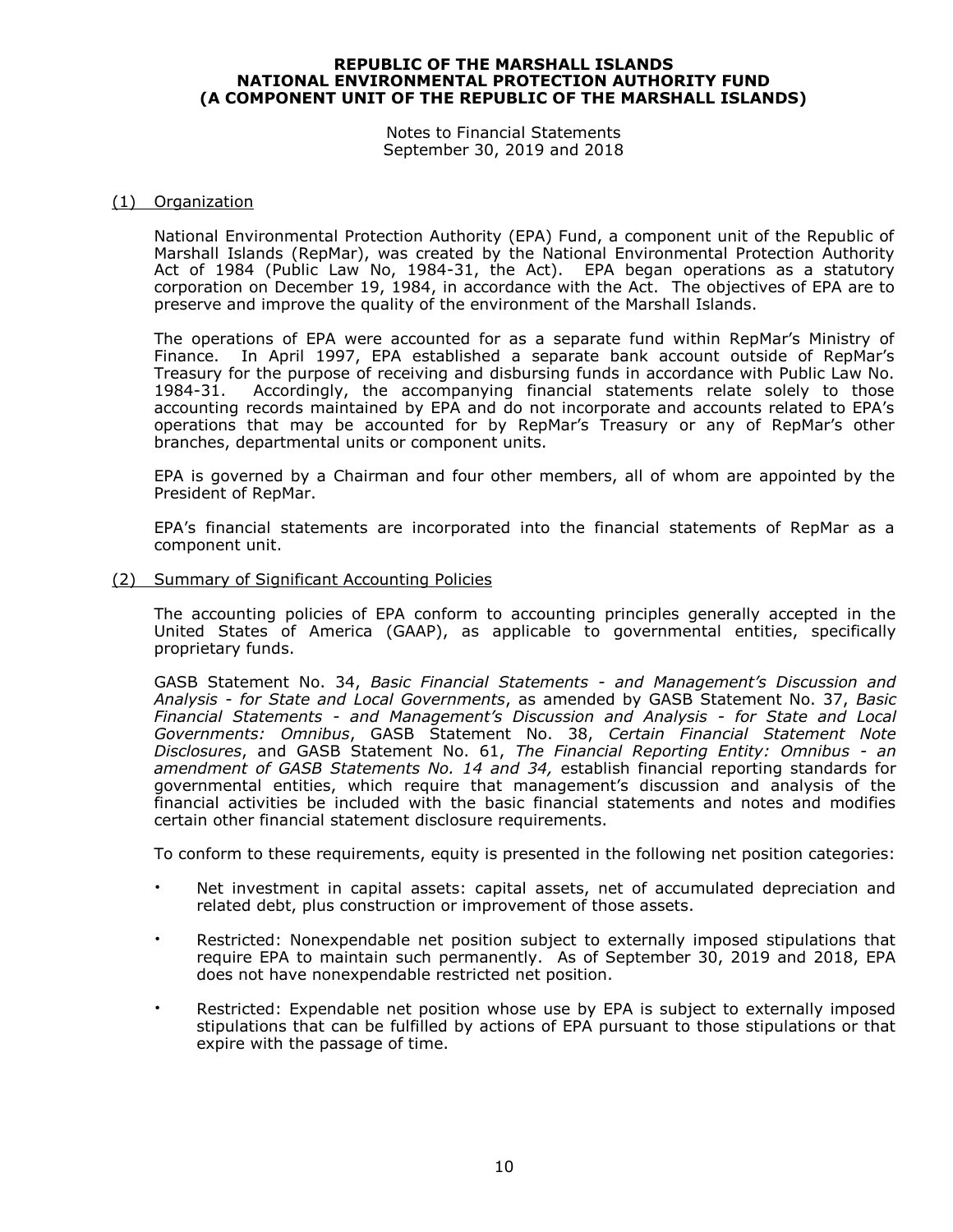Notes to Financial Statements September 30, 2019 and 2018

# (2) Summary of Significant Accounting Policies, Continued

As of September 30, 2019 and 2018, EPA has expendable restricted net position as follows:

|                                                                                              | 2019                       | 2018               |
|----------------------------------------------------------------------------------------------|----------------------------|--------------------|
| Korean Small Grant<br>Secretariat of the South Pacific<br>United Nations Development Program | 94,023<br>19,466<br>10,034 | \$99,023<br>20,101 |
|                                                                                              | \$123,523                  | \$119.124          |

 Unrestricted: net position that is not subject to externally imposed stipulations. Unrestricted net position may be designated for specific purposes by action of management or the Board of Directors or may otherwise be limited by contractual agreements with outside parties.

When both restricted and unrestricted resources are available for use for the same purpose, it is EPA's policy to use unrestricted resources first, then restricted resources as they are needed.

# Basis of Accounting

Proprietary funds are accounted for on a flow of economic resources measurement focus. With this measurement focus, all assets and deferred outflows of resources, and liabilities and deferred inflows of resources associated with the operation of the fund are included in the statements of net position. Proprietary fund operating statements present increases and decreases in net position. The accrual basis of accounting is utilized by proprietary funds. Under this method, revenues are recorded when earned and expenses are recorded at the time liabilities are incurred.

#### Revenue Recognition

EPA's revenues are derived primarily from activities directly related to the preservation and improving the quality of the environment. EPA considers Nitijela appropriations and operational grants and costs that are directly related to EPA's operations to be operating revenues and expenses. Revenues and expenses related to financing and other activities are reflected as non-operating. Revenue is recognized on the accrual basis and is recorded upon billing when services have been completed. All expenses related to operating EPA are reported as operating expenses.

# Cash

Custodial credit risk is the risk that in the event of a bank failure, EPA's deposits may not be returned to it. Such deposits are not covered by depository insurance and are either uncollateralized or collateralized with securities held by the pledging financial institution or held by the pledging financial institution but not in the depositor-government's name. EPA does not have a deposit policy for custodial credit risk.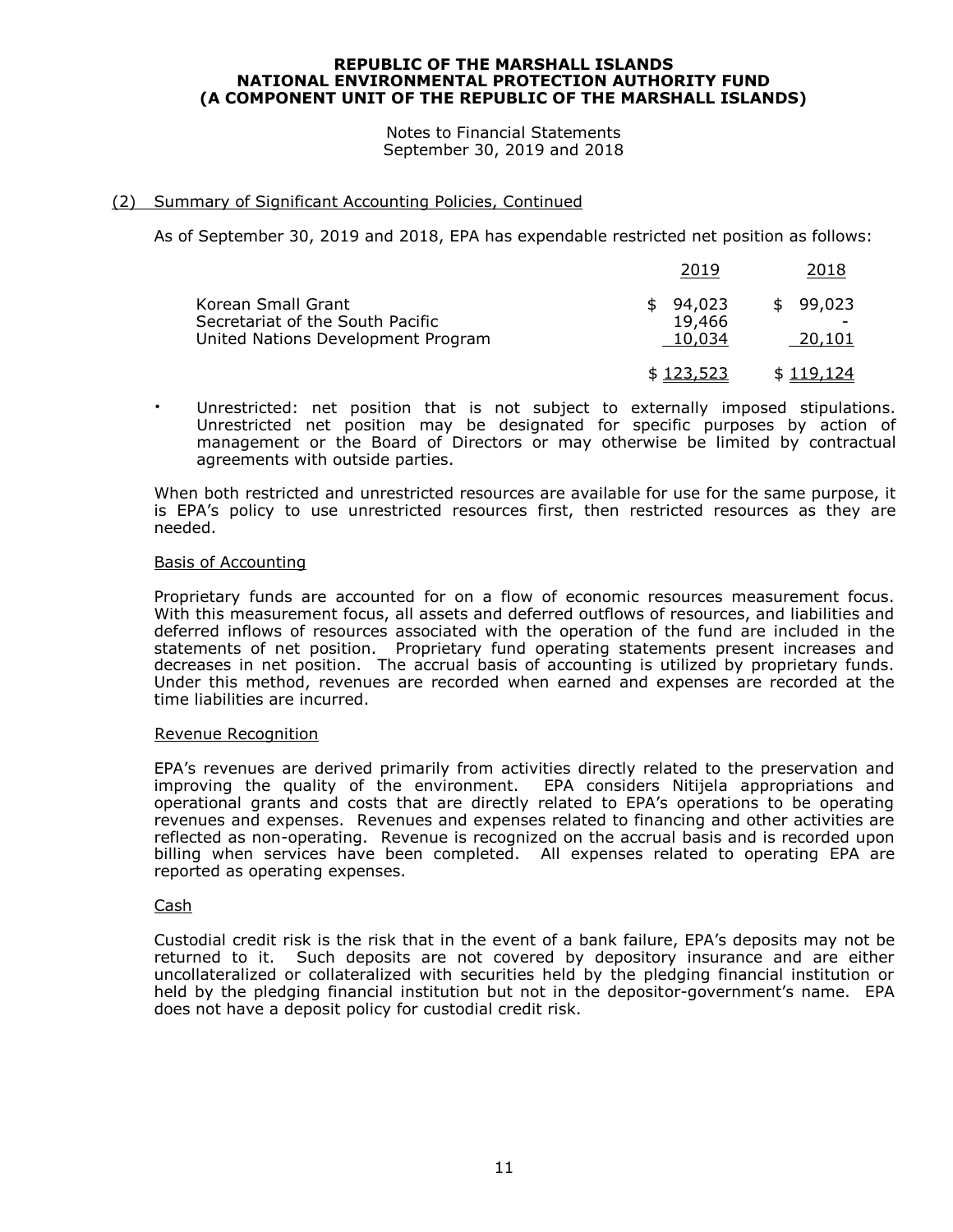Notes to Financial Statements September 30, 2019 and 2018

# (2) Summary of Significant Accounting Policies, Continued

#### Cash, Continued

For purposes of the statements of net position and of cash flows, cash is defined as cash on hand and cash held in demand deposits. As of September 30, 2019 and 2018, the carrying amount of cash was \$464,390 and \$627,954, respectively, and the corresponding bank balance was \$483,619 and \$656,116, respectively. Of the bank balance amount, \$457,952 and \$634,939, respectively, was maintained in a financial institution subject to Federal Deposit Insurance Corporation (FDIC) insurance. The remaining bank deposits of \$25,667 and \$21,177, respectively, were maintained in a financial institution not subject to depository insurance. As of September 30, 2019 and 2018, bank deposits in the amount of \$250,000 were FDIC insured. EPA does not require collateralization of its cash deposits; therefore, deposit levels in excess of FDIC insurance coverage are uncollateralized. Accordingly, these deposits are exposed to custodial credit risk.

#### Receivables

All receivables are uncollateralized and are due from affiliates or customers, located within the Republic of the Marshall Islands. The allowance for uncollectible accounts is stated at an amount which management believes will be adequate to absorb possible losses on accounts receivable that may become uncollectible based on evaluations of the collectability of these accounts and prior collection experience. Management determines the adequacy of the allowance for uncollectible accounts based upon review of the aged accounts receivable. The allowance is established through a provision for bad debts charged to expense. Bad debts are written off against the allowance on the specific identification method.

#### Capital Assets

Capital assets with a cost that equals or exceeds \$300 are capitalized. Such assets are stated at cost. Depreciation is calculated using the straight-line method based on the estimated useful lives of the respective assets. The estimated useful life of these assets are as follows:

| Boat                           | 5 years |
|--------------------------------|---------|
| Motor vehicles                 | 3 years |
| Office furniture and equipment | 5 years |

#### Deferred Outflows of Resources

In addition to assets, the statement of net position will sometimes report a separate section for deferred outflows of resources. This separate financial statement element represents a consumption of net position that applies to a future period and so will not be recognized as an outflow of resources (deduction of net position) until then. EPA has no items that qualify for reporting in this category.

# Deferred Inflows of Resources

In addition to liabilities, the statement of net position will sometimes report a separate section for deferred inflows of resources. This separate financial statement element represents an acquisition of net position that applies to a future period and so will not be recognized as an inflow of resources (additions to net position) until then. EPA has no items that qualify for reporting in this category.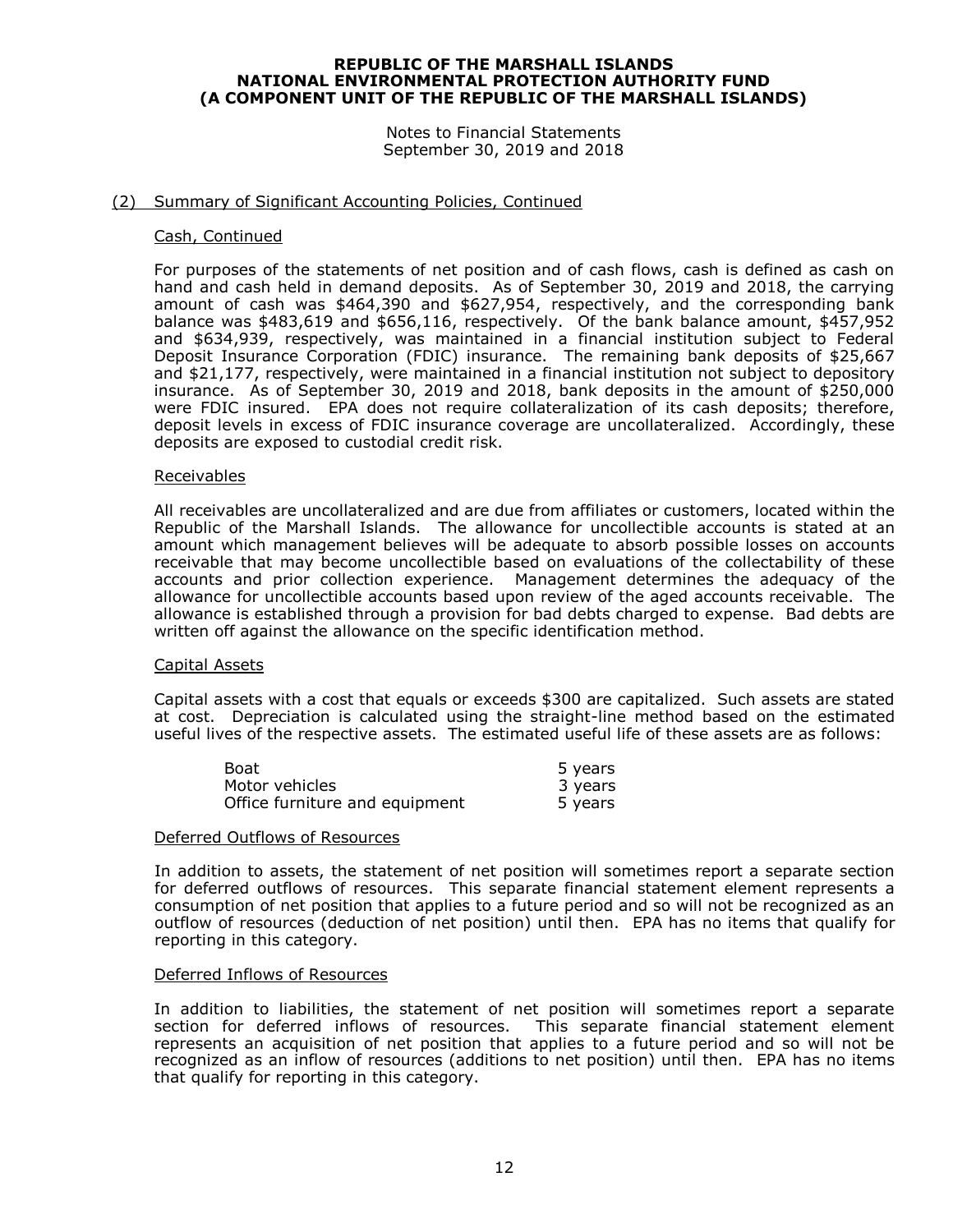Notes to Financial Statements September 30, 2019 and 2018

#### (2) Summary of Significant Accounting Policies, Continued

#### Unearned Revenue

Unearned revenue represents unexpended grant receipts received that are required to be returned to the grantor at the end of the grant period or upon completion of the grant purpose requirements.

#### Taxes

Corporate profits are not subject to income tax in the Republic of the Marshall Islands. The Government of the Republic of the Marshall Islands imposes a gross receipts tax of 3% on revenues. EPA is specifically exempt from this tax.

#### New Accounting Standards

During the year ended September 30, 2019, EPA implemented the following pronouncements:

- GASB Statement No. 83, *Certain Asset Retirement Obligations*, which addresses accounting and financial reporting for certain asset retirement obligations (AROs) associated with the retirement of a tangible capital asset.
- GASB Statement No. 88, *Certain Disclosures Related to Debt, including Direct Borrowings and Direct Placements*, which improves the information that is disclosed in notes to government financial statements related to debt, including direct borrowings and direct placements.

The implementation of these statements did not have a material effect on EPA's financial statements.

In January 2017, GASB issued Statement No. 84, *Fiduciary Activities*, which establishes criteria for identifying fiduciary activities of all state and local governments. The provisions in Statement No. 84 are effective for fiscal years beginning after December 15, 2018. Management does not believe that the implementation of this statement will have a material effect on the financial statements.

In June 2017, GASB issued Statement No. 87, *Leases*, which establishes a single model for lease accounting based on the foundational principle that leases are financings of the right to use an underlying asset. The provisions in Statement No. 87 are effective for fiscal years beginning after December 15, 2019. Management has yet to determine whether the implementation of this statement will have a material effect on the financial statements.

In June 2018, GASB issued Statement No. 89, *Accounting for Interest Cost Incurred before the End of a Construction Period*, which requires that interest cost incurred before the end of a construction period be recognized as an expense in the period in which the cost is incurred for financial statements prepared using the economic resources measurement focus. The provisions in Statement No. 89 are effective for fiscal years beginning after December 15, 2019. Management does not believe that the implementation of this statement will have a material effect on the financial statements.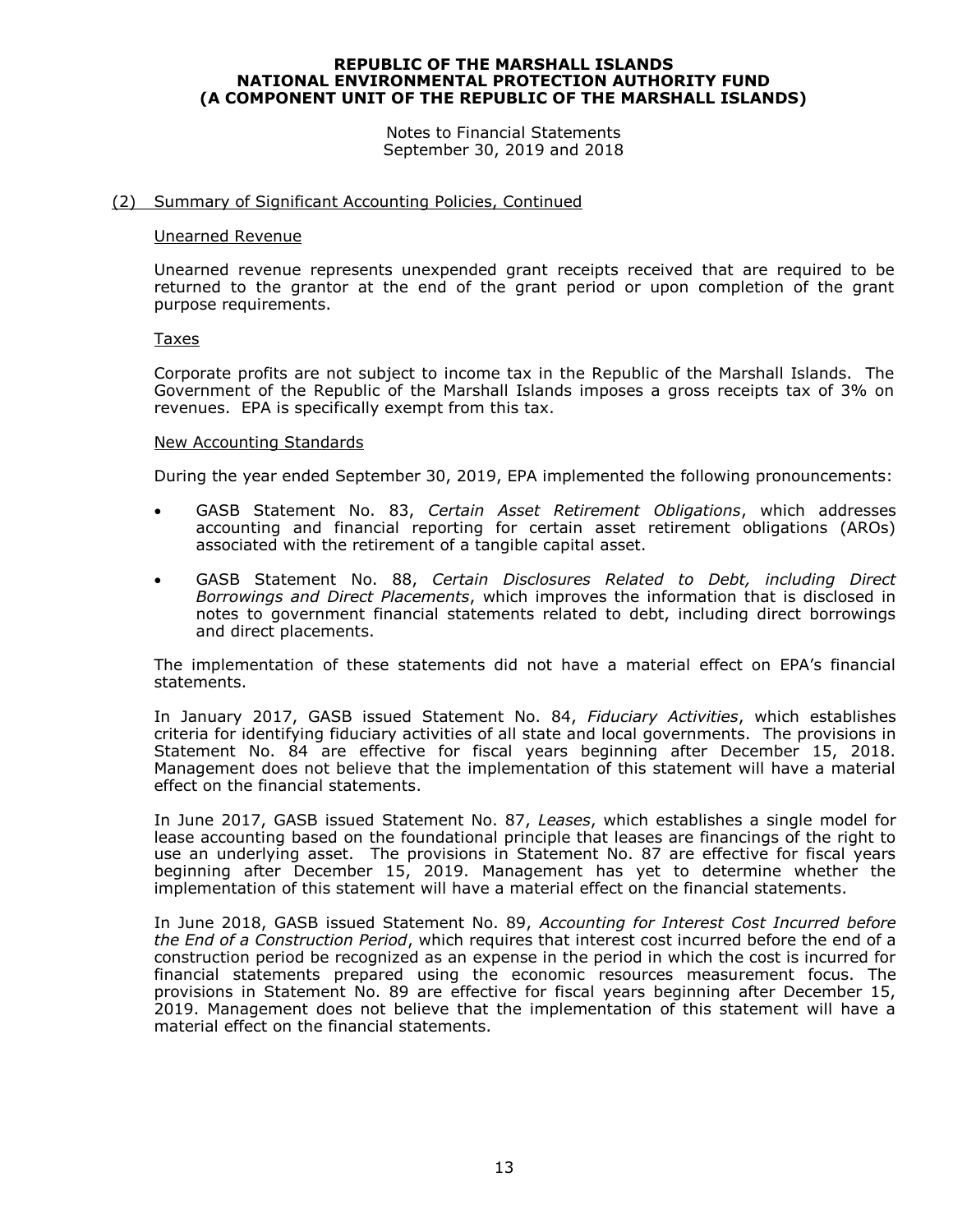Notes to Financial Statements September 30, 2019 and 2018

# (2) Summary of Significant Accounting Policies, Continued

#### New Accounting Standards, Continued

In August 2018, GASB issued Statement No. 90, *Majority Equity Interests - an Amendment of GASB Statements No. 14 and No. 61*, which improves the consistency and comparability of reporting a government's majority equity interest in a legally separate organization and the relevance of financial statement information for certain component units. The provisions in Statement No. 90 are effective for fiscal years beginning after December 15, 2018. Management does not believe that the implementation of this statement will have a material effect on the financial statements.

In May 2019, GASB issued Statement No. 91, *Conduit Debt Obligations*, which clarifies the existing definition of a conduit debt obligation; establishing that a conduit debt obligation is not a liability of the issuer; establishing standards for accounting and financial reporting of additional commitments and voluntary commitments extended by issuers and arrangements associated with conduit debt obligations; and improving required note disclosures. The provisions in Statement No. 91 are effective for fiscal years beginning after December 15, 2020. Management does not believe that the implementation of this statement will have a material effect on the financial statements.

In May 2020, GASB issued Statement No. 95, *Postponement of the Effective Dates of Certain Authoritative Guidance*, which postpones the effective dates of GASB Statement No. 84, 89, 90 and 91 by one year and GASB Statement No. 87 by 18 months; however, earlier application of the provisions addressed in GASB Statement No. 95 is encouraged and is permitted to the extent specified in each pronouncement as originally issued. Management has yet to ascertain whether implementation of these statements will be postponed as provided in GASB Statement No. 95.

#### **Reclassifications**

Certain balances in the 2018 financial statements have been reclassified to conform to the 2019 presentation. These reclassifications had no impact on operating income, net position or cash flows are previously reported.

#### Estimates

The preparation of financial statements in accordance with accounting principles generally accepted in the United States of America requires management to make estimates and assumptions that affect the reported amounts of assets and deferred outflows of resources, liabilities and deferred inflows of resources, and disclosure of contingent assets and liabilities at the date of the financial statements and the reported amounts of revenues and expenses during the reporting period. Actual results could differ from those estimates.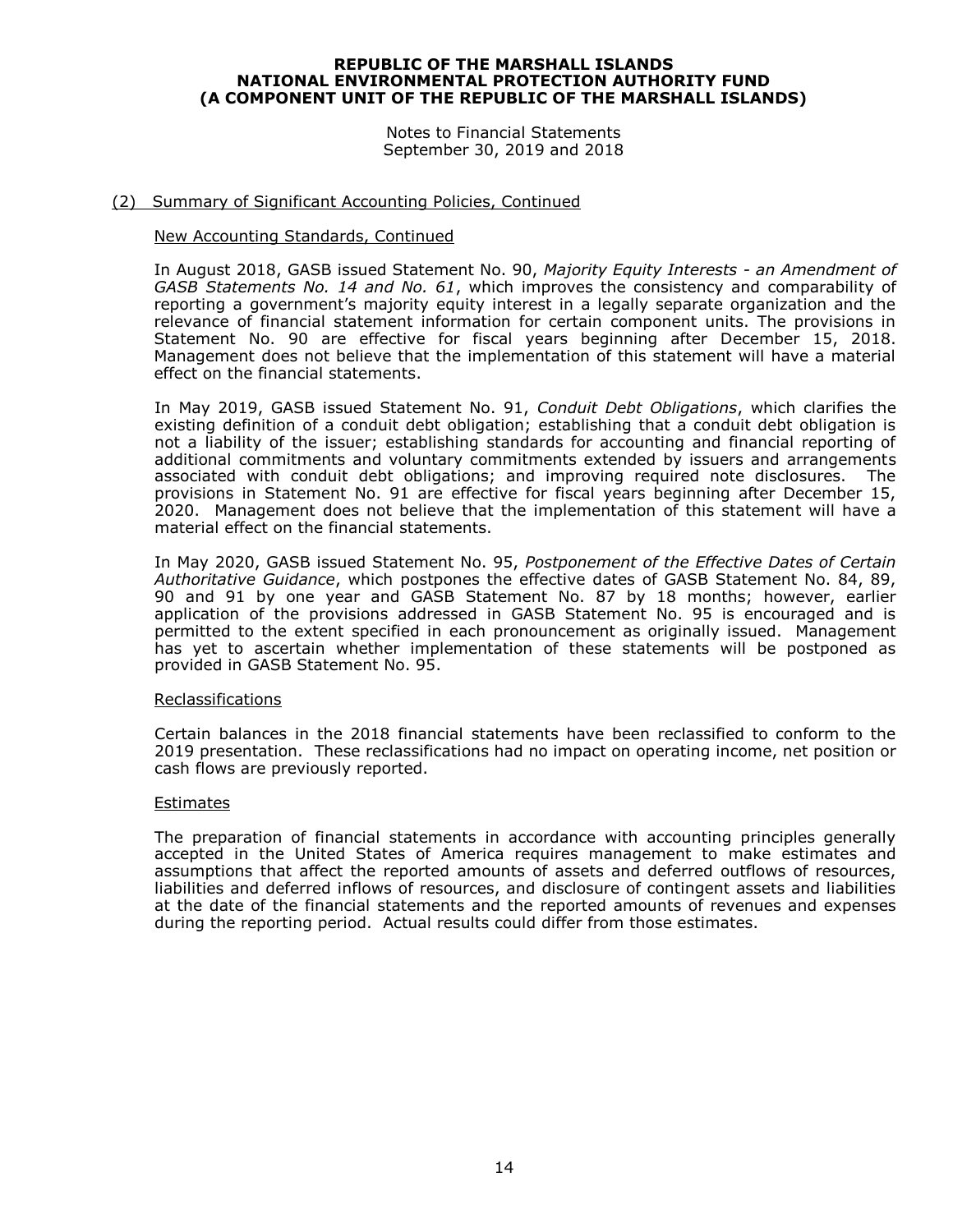Notes to Financial Statements September 30, 2019 and 2018

# (3) Capital Assets

Capital asset activity for the years ended September 30, 2019 and 2018 follows:

|                                                                | 2019                                |                            |                     |                                          |  |  |
|----------------------------------------------------------------|-------------------------------------|----------------------------|---------------------|------------------------------------------|--|--|
|                                                                | October 1,<br>2018                  | Additions<br>and Transfers | Retirements         | September 30,<br>2019                    |  |  |
| <b>Boat</b><br>Motor vehicles<br>Office furniture and fixtures | \$63,744<br>95,844<br>158,743       | \$<br>18,500<br>27,967     | \$<br>(23, 899)     | 63,744<br>\$<br>90,445<br>186,710        |  |  |
| Less accumulated depreciation                                  | 318,331<br><u>(191,712)</u>         | 46,467<br><u>(48,905)</u>  | (23, 899)<br>23,899 | 340,899<br><u>(216,718)</u>              |  |  |
|                                                                | \$126,619                           | \$ (2,438)                 | \$                  | \$124,181                                |  |  |
|                                                                |                                     |                            | 2018                |                                          |  |  |
|                                                                | October 1,<br>2017                  | Additions<br>and Transfers | Retirements         | September 30,<br><u> 2018 </u>           |  |  |
| <b>Boat</b><br>Motor vehicles<br>Office furniture and fixtures | \$63,744<br>78,849<br><u>79,051</u> | \$<br>16,995<br>79,692     | \$                  | \$<br>63,744<br>95,844<br><u>158,743</u> |  |  |
| Less accumulated depreciation                                  | 221,644<br><u>(161,096)</u>         | 96,687<br><u>(30,616)</u>  |                     | 318,331<br><u>(191,712)</u>              |  |  |
|                                                                | \$60,548                            | \$66,071                   | \$                  | \$126,619                                |  |  |

# (4) Related Party Transactions

EPA is a component unit of RepMar and is thus affiliated with all RepMar-owned and affiliated entities. EPA utilizes services from certain affiliated entities at substantially the same terms and conditions as those incurred from third parties.

During the years ended September 30, 2019 and 2018, EPA recognized on-behalf payments as contributions from RepMar, totaling \$368,653 and \$273,951, respectively, representing payroll and related expenses that RepMar paid directly on behalf of EPA.

EPA occupies certain office space belonging to RepMar at no cost. No lease agreement has executed to formalize this arrangement. However, management is of the opinion that no rental payment for the use of this property is anticipated. The fair value of this contribution is presently not determinable. Accordingly, the contributed use of facility has not been recognized as revenue and expense in the accompanying financial statements.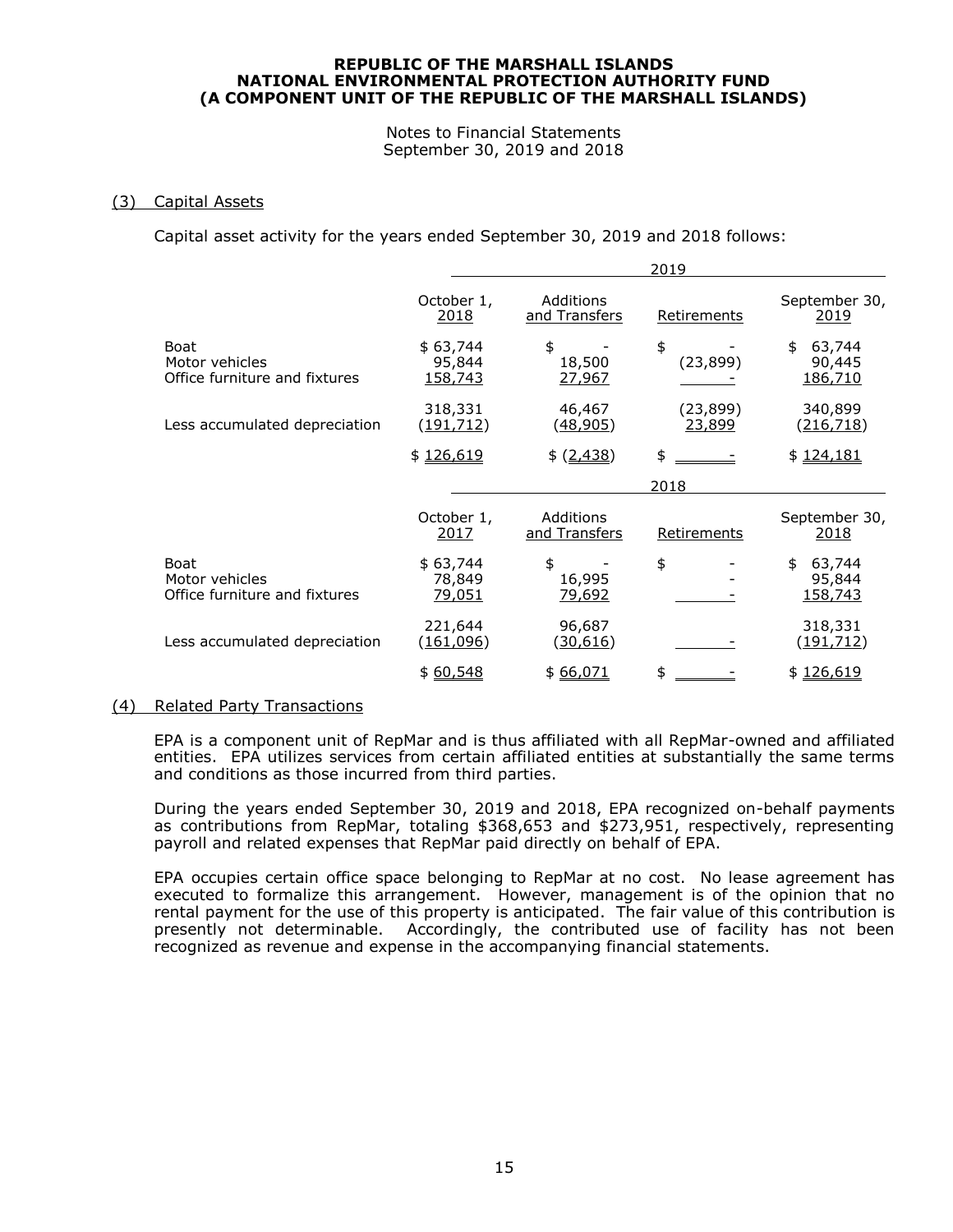Notes to Financial Statements September 30, 2019 and 2018

#### (5) Risk Management

EPA is exposed to various risks of loss related to torts; theft of, damage to, and destruction of assets; errors and omissions; injuries to employees; and natural disasters. EPA has elected to purchase commercial insurance from independent third parties for the risks of loss to which it is exposed. Settled claims from these risks have not exceeded commercial insurance coverage in any of the past three years.

#### (6) Contingency

EPA receives a substantial amount of its revenue from annual RepMar appropriations. A significant reduction in the level of budgetary support from RepMar, if this were to occur, may have an effect on EPA's programs and activities. For the year ending September 30, 2020, RepMar appropriated \$570,279 for the purpose of funding EPA's programs and activities.

#### (7) Subsequent Events

On January 3, 2020, EPA settled an environmental case for damages caused by a grounded vessel in Iroij Island, Majuro Atoll on October 25, 2017. Settlement resulted in a payment of \$112,000 received by EPA on January 21, 2020.

On March 11, 2020, the World Health Organization declared the novel strain of coronavirus (COVD-19) a global pandemic and recommended containment and mitigation measures worldwide. As of July 27, 2020, there have been no confirmed cases of COVID-19 in the Marshall Islands. EPA has determined that should the pandemic reach the Marshall Islands, it may negatively impact the EPA's programs and activities due to EPA's dependency on RepMar appropriations. The effect of the pandemic to RepMar is also uncertain and future available funding through RepMar appropriations may be limited. Therefore, while EPA expects this matter to potentially cause disruptions to operations, the related financial impact cannot be reasonably estimated at this time.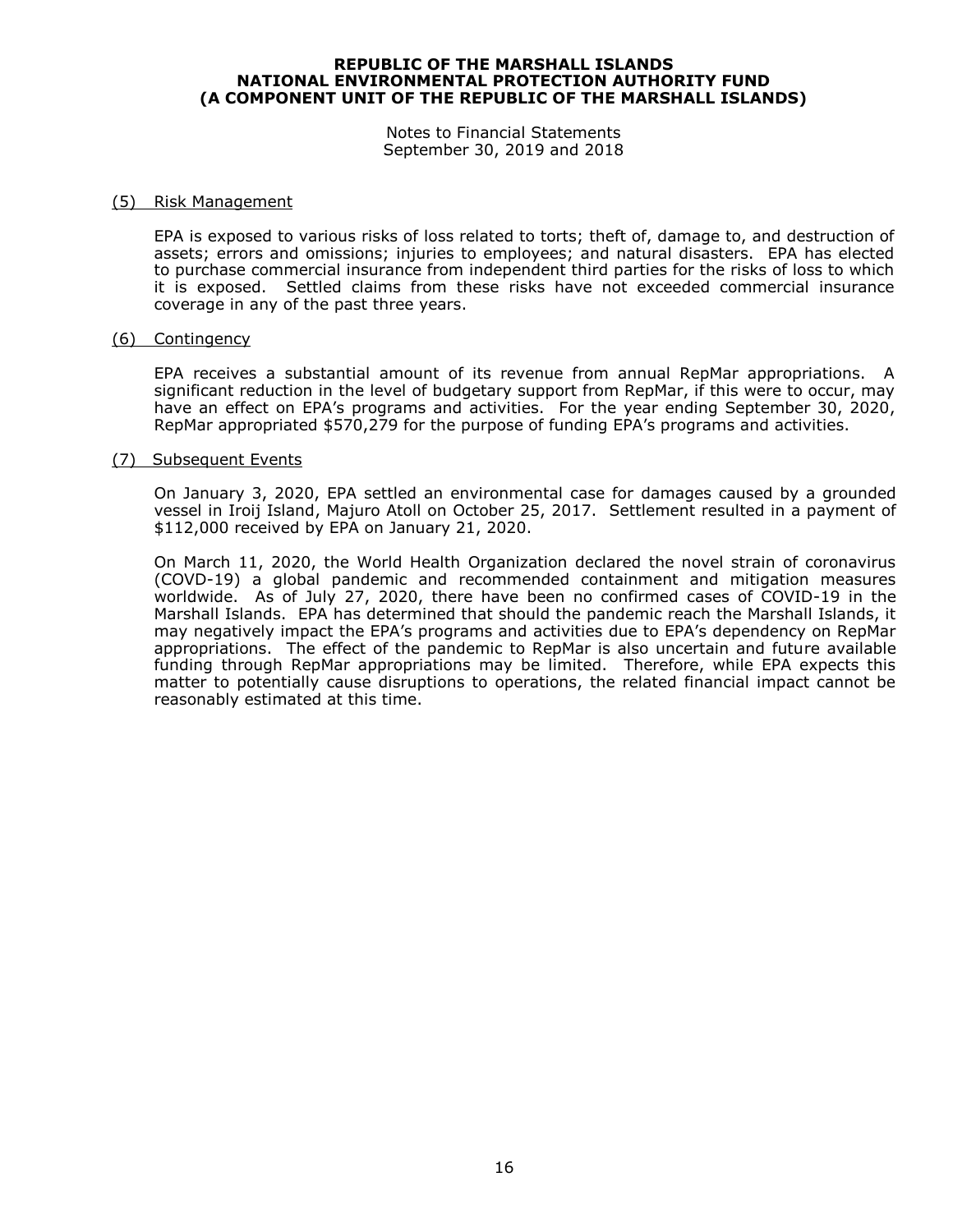

Deloitte & Touche LLP 361 South Marine Corps Drive Tamuning, GU 96913 USA

Tel: +1 (671) 646-3884 Fax: +1 (671) 649-4265

www.deloitte.com

#### **INDEPENDENT AUDITORS' REPORT ON INTERNAL CONTROL OVER FINANCIAL REPORTING AND ON COMPLIANCE AND OTHER MATTERS BASED ON AN AUDIT OF FINANCIAL STATEMENTS PERFORMED IN ACCORDANCE WITH** *GOVERNMENT AUDITING STANDARDS*

Board of Directors Republic of the Marshall Islands National Environmental Protection Authority Fund:

We have audited, in accordance with the auditing standards generally accepted in the United States of America and the standards applicable to financial audits contained in *Government Auditing Standards* issued by the Comptroller General of the United States, the financial statements of the Republic of the Marshall Islands National Environmental Protection Authority Fund (EPA), a component unit of the Republic of the Marshall Islands, which comprise the statements of net position as of September 30, 2019, and the related statements of revenues, expenses and changes in net position and of cash flows for the year then ended, and the related notes to the financial statements, and have issued our report thereon dated July 27, 2020.

# **Internal Control Over Financial Reporting**

In planning and performing our audit of the financial statements, we considered EPA's internal control over financial reporting (internal control) to determine the audit procedures that are appropriate in the circumstances for the purpose of expressing our opinion on the financial statements, but not for the purpose of expressing an opinion on the effectiveness of EPA's internal control. Accordingly, we do not express an opinion on the effectiveness of EPA's internal control.

A *deficiency in internal control* exists when the design or operation of a control does not allow management or employees, in the normal course of performing their assigned functions, to prevent, or detect and correct, misstatements on a timely basis. A *material weakness* is a deficiency, or a combination of deficiencies, in internal control such that there is a reasonable possibility that a material misstatement of the entity's financial statements will not be prevented, or detected and corrected on a timely basis.

Our consideration of internal control was for the limited purpose described in the first paragraph of this section and was not designed to identify all deficiencies in internal control that might be material weaknesses or significant deficiencies. Given these limitations, during our audit we did not identify any deficiencies in internal control that we consider to be material weaknesses. However, material weaknesses may exist that have not been identified.

# **Compliance and Other Matters**

As part of obtaining reasonable assurance about whether EPA's financial statements are free from material misstatement, we performed tests of its compliance with certain provisions of laws, regulations, contracts, and grant agreements, noncompliance with which could have a direct and material effect on the determination of financial statement amounts. However, providing an opinion on compliance with those provisions was not an objective of our audit, and accordingly, we do not express such an opinion. The results of our tests disclosed no instances of noncompliance or other matters that are required to be reported under *Government Auditing Standards*.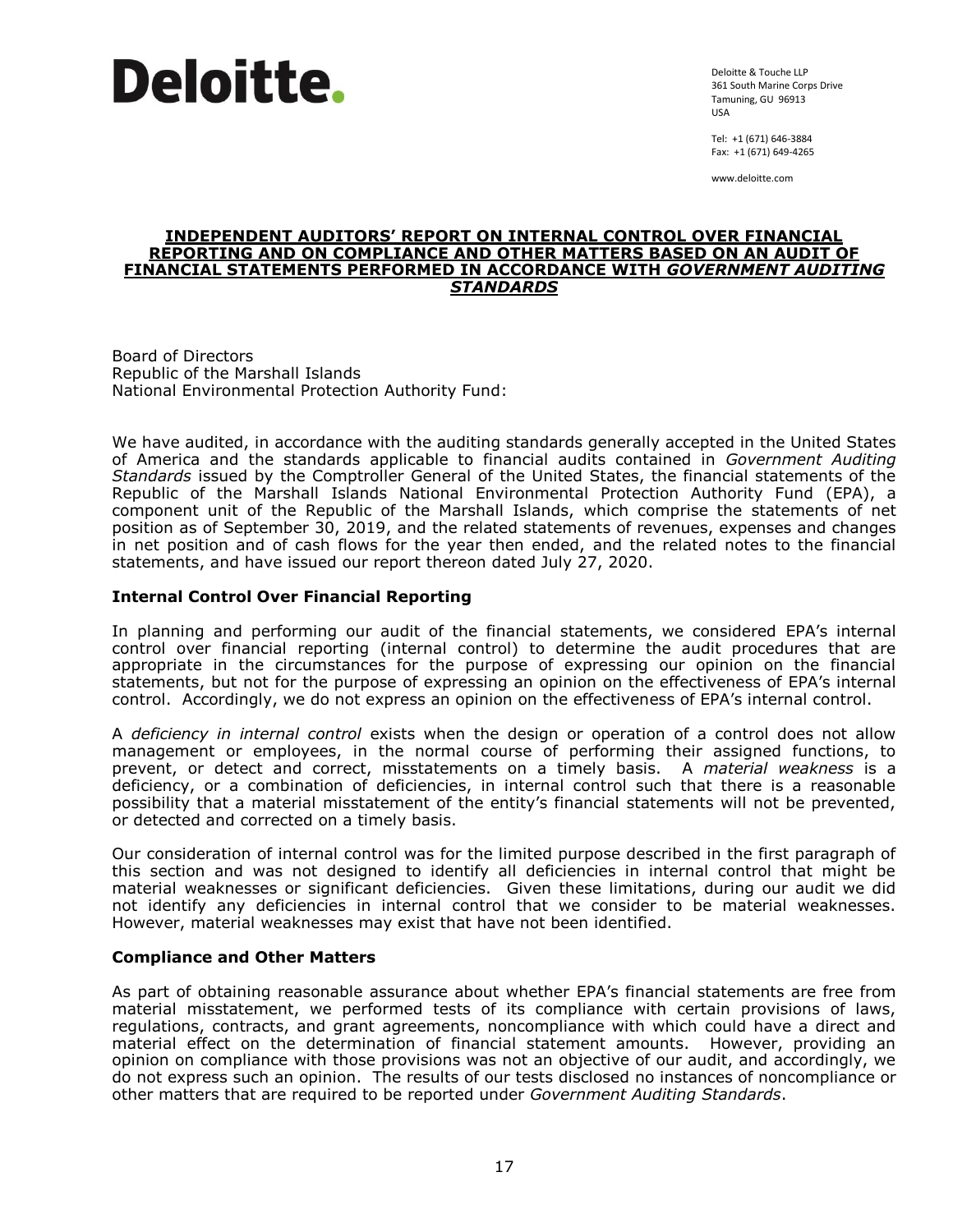# Deloitte.

# **Purpose of this Report**

The purpose of this report is solely to describe the scope of our testing of internal control and compliance and the results of that testing, and not to provide an opinion on the effectiveness of the entity's internal control or on compliance. This report is an integral part of an audit performed in accordance with *Government Auditing Standards* in considering the entity's internal control and compliance. Accordingly, this communication is not suitable for any other purpose.

loite Nachell

July 27, 2020